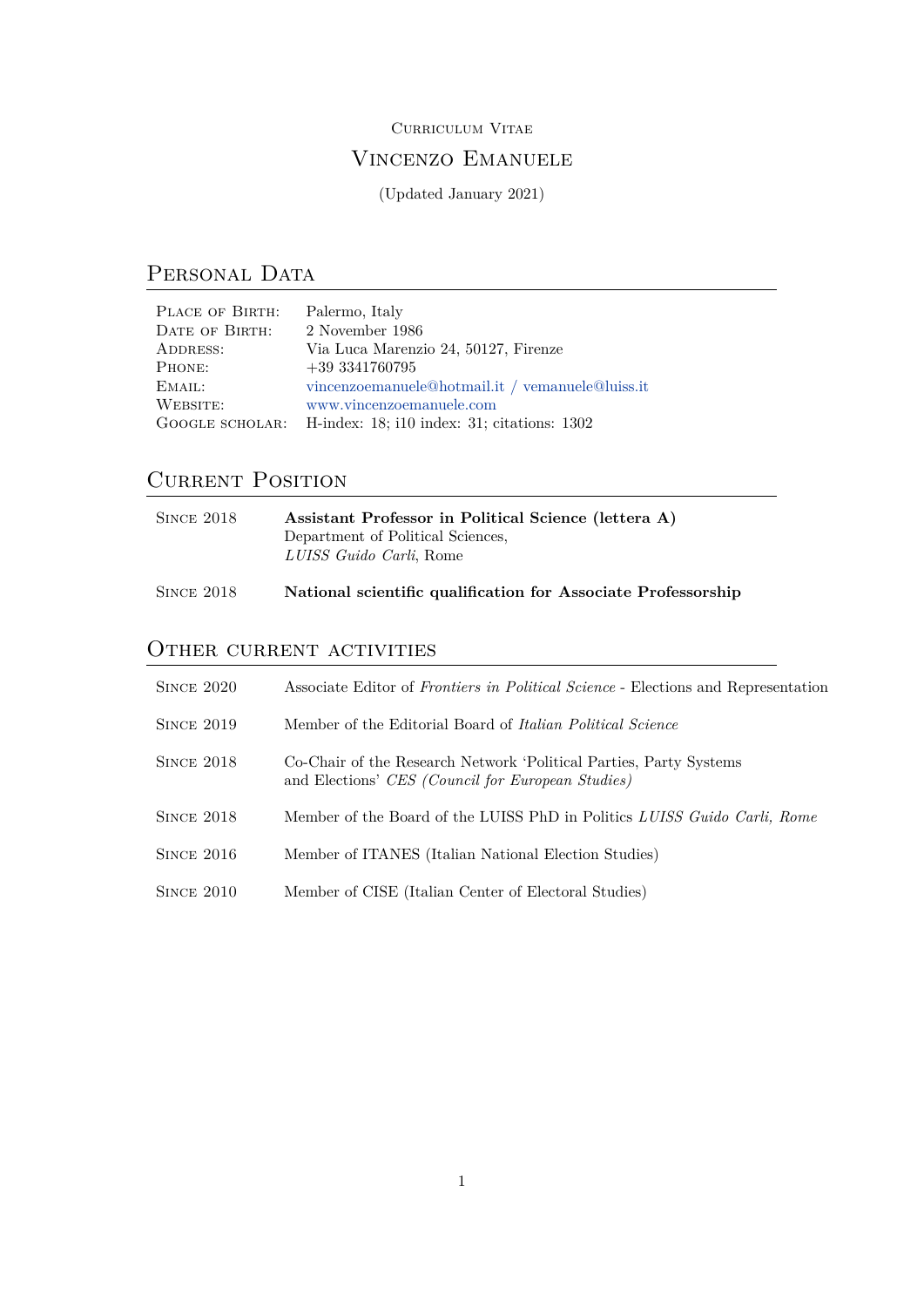# **EDUCATION**

| $JUN$ 2014      | Ph.D. in Political Science cum laude                                      |
|-----------------|---------------------------------------------------------------------------|
|                 | Scuola Normale Superiore, Florence                                        |
|                 | summa cum laude                                                           |
|                 | <b>Thesis:</b> 'When vote nationalization fails. Assessing and explaining |
|                 | territorial variations of party support in Western Europe $(1965-2012)$   |
|                 | Supervisor: Prof. Alessandro Chiaramonte                                  |
|                 | Doctoral Committee: Prof. Paolo Bellucci, Prof. Luigi Curini,             |
|                 | Prof. Stefania Panebianco                                                 |
| Ост 2010        | Master's Degree in Political Science and decision-making processes        |
|                 | Faculty of Political Science "Cesare Alfieri",                            |
|                 | University of Florence, Florence                                          |
|                 | $110/110$ summa cum laude                                                 |
|                 | Thesis: 'Tra paesi e città. Dimensione demografica dei comuni e           |
|                 | comportamento elettorale in Italia (1994-2010)'                           |
|                 | <b>Supervisor:</b> Prof. Alessandro Chiaramonte                           |
| OCT 2008        | Bachelor's Degree in European Studies                                     |
|                 | Faculty of Political Science,                                             |
|                 | University of Palermo, Palermo                                            |
|                 | $110/110$ summa cum laude                                                 |
|                 | Thesis: 'Dalla DC ai postdemocristiani come partiti di franchising'       |
|                 | <b>Supervisor:</b> Prof. Claudio Riolo                                    |
| <b>JUL 2005</b> | High school diploma in Classical studies                                  |
|                 | Liceo Classico 'G. Meli', Palermo                                         |
|                 | 100/100                                                                   |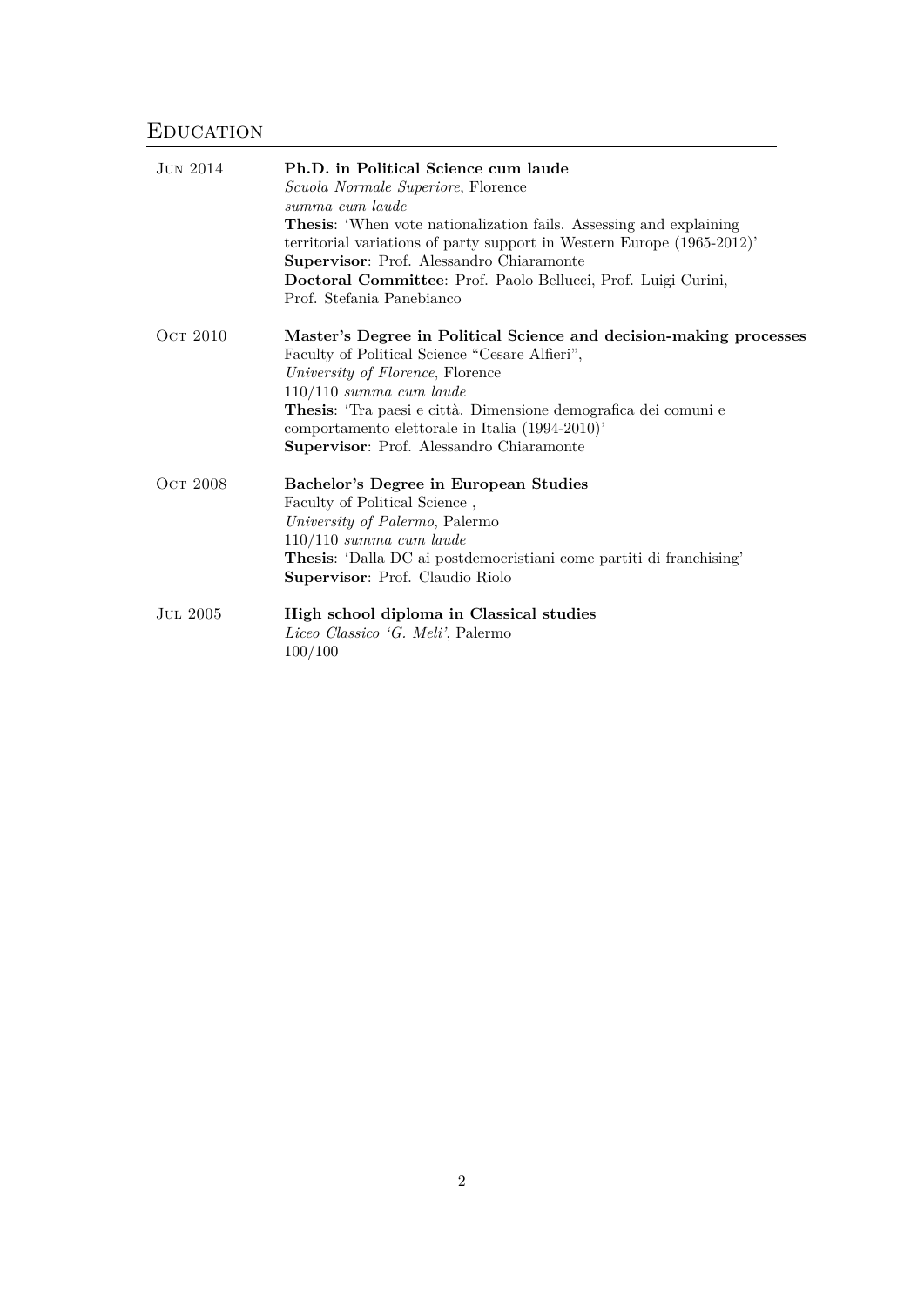#### **MONOGRAPH**

2018 Emanuele, V., *Cleavages, institutions, and competition. Understanding vote nationalization in Western Europe (1965-2015)*, London: Rowman and Littlefield/ECPR Press.

#### **EDITED BOOKS and SPECIAL ISSUES**

- 2018 Emanuele, V. and Paparo, A. (eds.), *Gli sfidanti al governo. Disincanto, nuovi conflitti e diverse strategie dietro il voto del 4 marzo 2018*, Dossier CISE (11), Rome, Centro Italiano Studi Elettorali, ISBN: 978-88-6856-131-4.
- 2018 Emanuele, V. (ed.), *'Who's the winner? An analysis of the 2018 Italian general election'*, *Italian Political Science*, Special Issue.
- 2018 Emanuele, V. and Paparo, A. (eds.), *Dall'Europa alla Sicilia. Elezioni e opinione pubblica nel 2017*, Dossier CISE (10), Rome, Centro Italiano Studi Elettorali, ISBN: 978-88-98012-25-1.
- 2016 Emanuele, V., Maggini, N. and Paparo, A. (eds.), *Cosa succede in città? Le elezioni comunali 2016*, Dossier CISE (8), Rome, Centro Italiano Studi Elettorali, ISBN: 978- 88-98012-19-0.
- 2014 De Sio L., Emanuele, V. and Maggini, N. (eds.), *The European Parliament Elections of 2014*, Rome, Centro Italiano Studi Elettorali, ISBN: 978-88-98012-15-2.
- 2014 De Sio L., Emanuele, V. and Maggini, N. (eds.), *Le Elezioni Europee 2014*, Dossier CISE (6), Rome, Centro Italiano Studi Elettorali, ISBN: 978-88-98012-13-8.
- 2013 De Sio L., Emanuele, V., Maggini, N. and Paparo, A. (eds.), *The 2013 Italian General Elections*, Rome, Centro Italiano Studi Elettorali, ISBN: 978-88-98012-10-7.
- 2013 De Sio L. and Emanuele, V. (eds.), *Un anno di elezioni verso le Politiche 2013*, Dossier CISE (3), Rome, Centro Italiano Studi Elettorali, ISBN: 978-88-98012-06-0.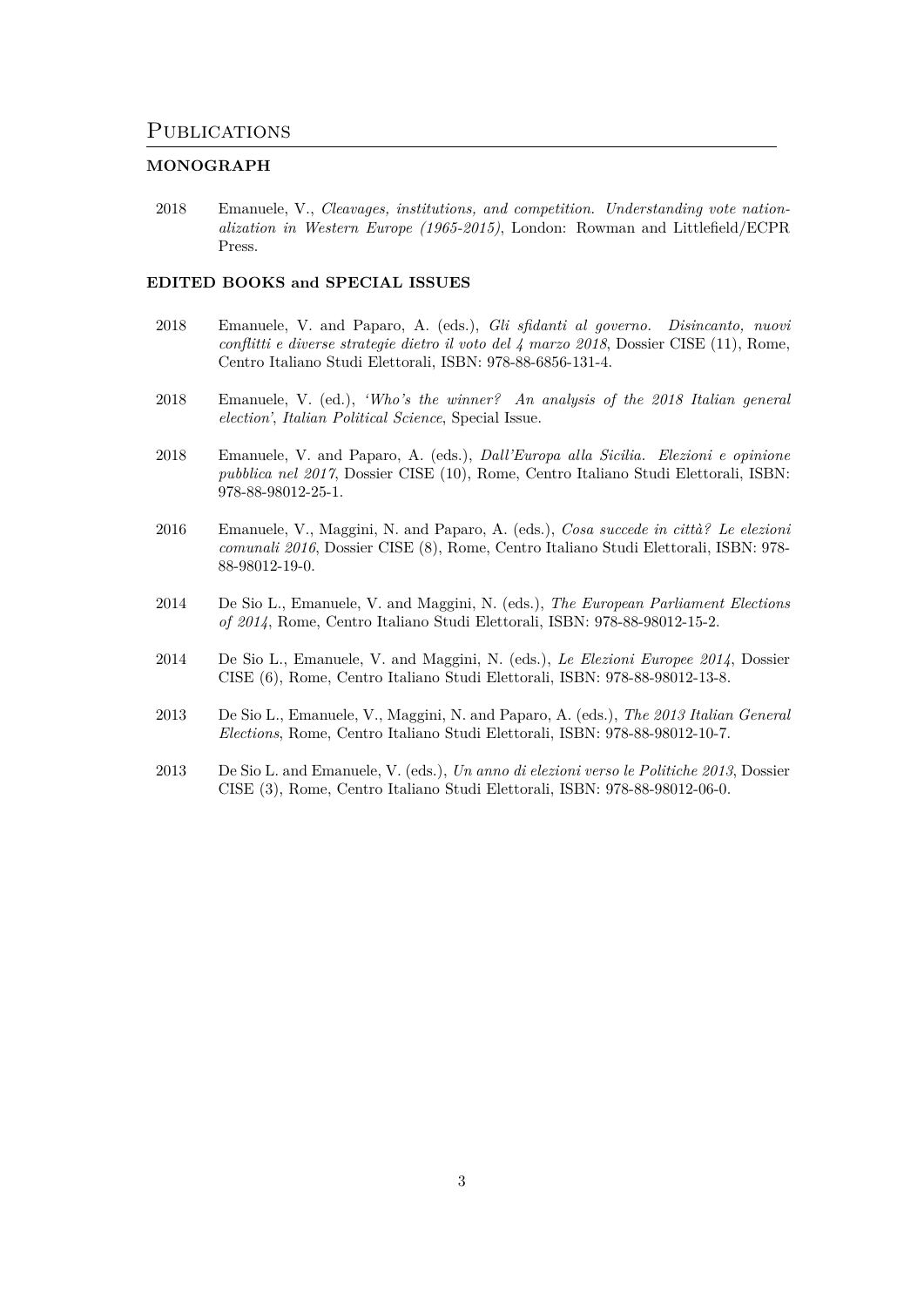#### **PEER-REVIEWED JOURNAL ARTICLES (English)**

- 2021 Emanuele, V., 'Lost in translation? Class cleavage roots and left electoral mobilization in Western Europe' *Perspectives on Politics*,DOI:10.1017/S1537592721000943.
- 2020 Emanuele, V., Marino, B. and Angelucci, D., 'The congealing of a new cleavage? The evolution of the demarcation bloc in Europe (1979–2019).' *Italian Political Science Review*, 50(3), 314-333. DOI:10.1017/ipo.2020.19.
- 2020 Emanuele, V. and Sikk, A., 'Party crashers? Modeling genuinely new party development paths in Western Europe', *Party Politics*, 1-13. DOI:10.1177/1354068820911355.
- 2020 Emanuele, V., Maggini, N., and Paparo, A., ''The times they are a-changin': party campaign strategies in the 2018 Italian election', *West European Politics*, 43(3), 665- 687.
- 2020 Chiaramonte, A., De Sio, L. and Emanuele, V., 'Salvini's success and the collapse of the Five-star Movement: The European elections of 2019', *Contemporary Italian Politics*, 12(2), 140-154.
- 2020 Emanuele, V. and Chiaramonte, A., 'Going out of the ordinary. The deinstitutionalization of the Italian party system in comparative perspective', *Contemporary Italian Politics*, 12(1), 4-22.
- 2020 Emanuele, V., Chiaramonte, A. and Soare, S., 'Does the Iron Curtain still exist? The convergence in electoral volatility between Eastern and Western Europe' *Government and Opposition*, 55(2), 308-326.
- 2019 Emanuele, V. and Chiaramonte, A., 'Explaining the impact of new parties in the Western European party systems' *Journal of Elections, Public Opinion and Parties*, 29(4), 490-510.
- 2019 Chiaramonte, A. and Emanuele, V., 'Towards turbulent times: measuring and explaining party system (de-)institutionalization in Western Europe (1945-2015)' *Italian Political Science Review*, 49(1), 1-23.
- 2018 Chiaramonte, A., Emanuele, V., Maggini, N. and Paparo, A., 'Populist Success in a Hung Parliament: The 2018 general election in Italy', *South European Society and Politics*, 23(4), 479-501.
- 2018 Emanuele, V., 'Introduction to the to the Special Issue 'Who's the winner? An analysis of the 2018 Italian general election' *Italian Political Science*, 13(1), pp. 1-7.
- 2018 De Sio, L., De Angelis, A. and Emanuele, V., 'Issue yield and party strategy in multi-party competition', *Comparative Political Studies*, 51(9), p. 1208-1238.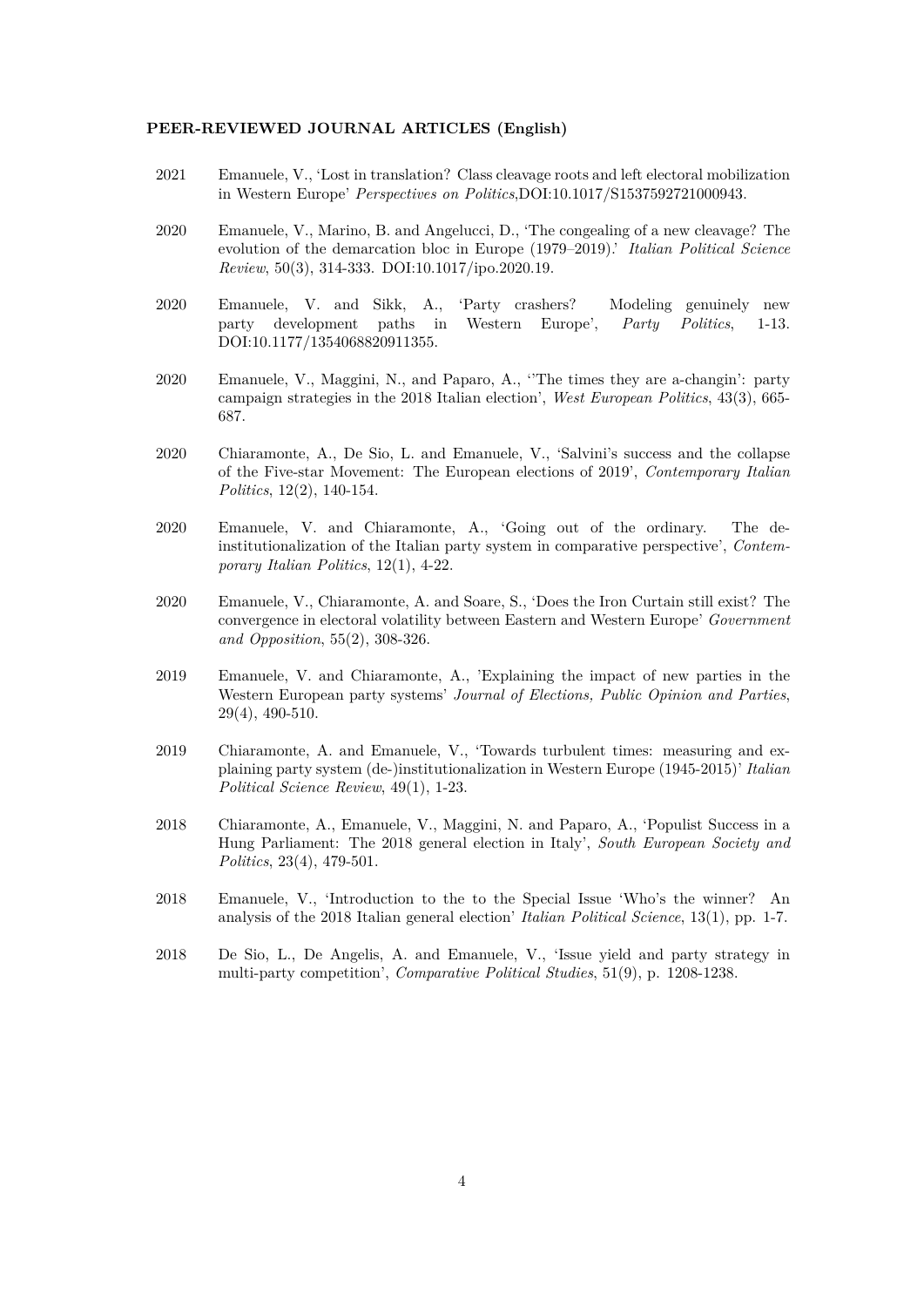- 2018 Emanuele, V. and Chiaramonte, A., 'A growing impact of new parties: mith or reality? Party system innovation in Western Europe after 1945', *Party Politics*, 24(5), 475-487.
- 2017 Chiaramonte, A. and Emanuele, V., 'Party System Volatility, Regeneration and De-Institutionalization in Western Europe (1945-2015)', *Party Politics*, 23(4), pp. 376- 388.
- 2017 Emanuele, V. and Maggini, N., 'The 2016 municipal elections'. *Italian Politics*, 32, pp. 90-110, DOI:10.3167/ip.2017.320107.
- 2016 Emanuele, V. and Marino, B., 'Follow the candidates, not the parties? Personal vote in a regional de-institutionalised party system', *Regional and Federal Studies*, 26(4), pp. 531-554.
- 2016 Emanuele, V., Maggini, N and Marino, B., 'Gaining Votes in Europe against Europe? How National Contexts Shaped the Results of Eurosceptic Parties in the 2014 European Parliament Elections', *Journal of Contemporary European Research*, 12 (3), 697 - 715.
- 2015 Emanuele, V., 'Vote (de)-nationalisation and party system change in Italy (1948- 2013)', *Contemporary Italian Politics*, 7(3), pp. 251-272.
- 2015 Maggini, N. and Emanuele, V., 'Contextual effects on individual voting behaviour: the impact of party system nationalization in Europe', *Italian Political Science Review*, 45(2), pp. 105-130.

#### **PEER-REVIEWED JOURNAL ARTICLES (Italian)**

- 2017 Emanuele, V., 'Le elezioni in Italia. Regionali 2017 in Sicilia: tra astensione e boom del M5s l'Isola torna a destra', *Quaderni dell'Osservatorio Elettorale*, 78.
- 2016 Emanuele, V. and Maggini, N., 'Le elezioni in Italia. Comunali 2016: Il PD arretra, il centrodestra avanza, mentre il M5S ottiene vittorie storiche', *Quaderni dell'Osservatorio Elettorale*, 75, pp. 151-177.
- 2015 Cataldi, M., Emanuele, V. and Maggini, N., 'Le elezioni in Italia. 2014, un anno di elezioni regionali: il filotto del PD', *Quaderni dell'Osservatorio Elettorale*, 73, pp. 157-182.
- 2014 Emanuele, V. and Rombi, S., 'Le primarie del centro-sinistra del 25 novembre e del 2 dicembre 2012: un'analisi descrittiva con dati aggregati', *Quaderni dell'Osservatorio Elettorale*, 71, pp. 5-28.
- 2013 Emanuele, V., 'Tra dinamiche territoriali e voto personale: le elezioni comunali 2012 a Palermo', *Quaderni dell'Osservatorio Elettorale*, 69, pp. 5-34.
- 2012 Cataldi, M., Emanuele, V. and Paparo, A., 'Elettori in movimento nelle Comunali 2011 a Milano, Torino e Napoli', *Quaderni dell'Osservatorio Elettorale*, 67, pp. 5-43.
- 2011 Emanuele V., 'Riscoprire il territorio: dimensione demografica dei comuni e comportamento elettorale in Italia', *Meridiana - Rivista di Storia e Scienze Sociali*, 70, pp. 115-148.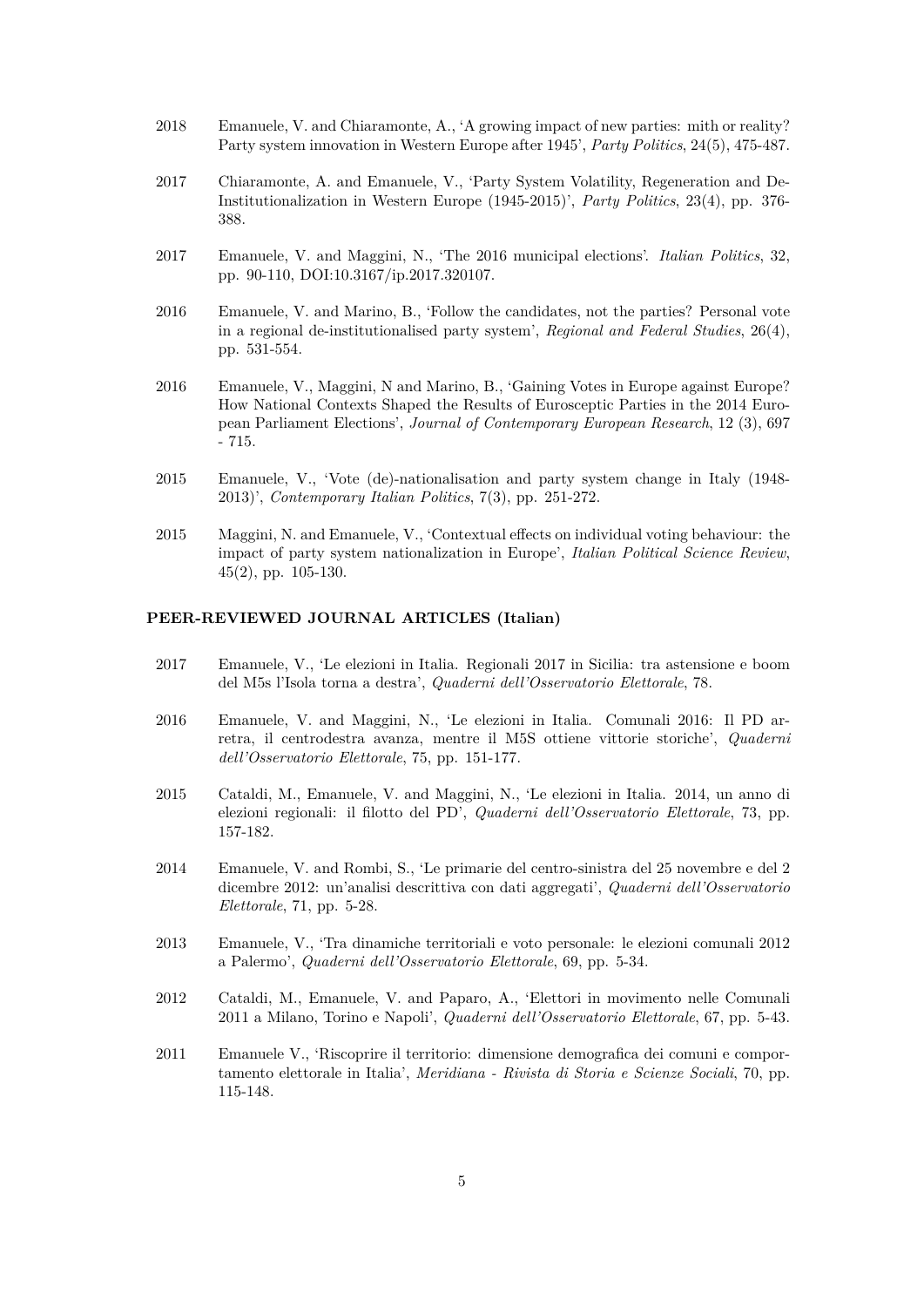#### **ARTICLES UNDER REVIEW**

- / Emanuele, V., 'Sealed fate or contextual matter? Modelling class cleavage lifecycle in Western Europe', submitted manuscript.
- Emanuele, V., Marino, B. and Martocchia Diodati, N., 'When institutions matter. How electoral systems shape party factions in Western Europe ', submitted manuscript.
- / Emanuele, V., Santana, Andrés, and Rama, José, 'Unexpected partners? The evolving political profiles of the Lega and M5S voters in Italy, 2013-2018', second revisions.
- / Emanuele, V., Improta, M., Marino, B. and Verzichelli, L., 'Going technocratic? Diluting governing responsibility after electoral change in Western Europe', submitted manuscript.

#### **BOOK CHAPTERS**

- 2021 Emanuele, V., Maggini, N., and Paparo, A., 'The 2018 Italian general election: party strategies in a changing political space'. In: De Sio, L. and Lachat, R. (eds.), *Conflict Mobilisation or Problem-Solving?: Issue Competition in Western Europe*, London, Routledge.
- 2020 Chiaramonte, A., De Sio, L. and Emanuele, V., 'Il successo di Salvini e il crollo del Moviment Cinque Stelle. Le elezioni europee del 2019'. In: Moschella, M. and Rhodes, M. (eds.), *Politica in Italia. Edizione 2020. I fatti dell'anno e le interpretazioni*, Bologna, Il Mulino, pp.73-90.
- 2020 Emanuele, V. and Marino, B., 'I risultati e la partecipazione nel voto nei circoli'. In: Rombi, S. and Serricchio, F. (eds.), *L' elezione di Zingaretti. La rivincita del partito?*, Novi Ligure, Edizioni Epoké.
- 2019 Chiaramonte, A. and Emanuele, V., 'La stabilità perduta e non (ancora) ritrovata. Il sistema partitico italiano dopo le elezioni del 2018'. In: A. Chiaramonte and L. De Sio (eds.), *Il voto del cambiamento. Le elezioni politiche del 2018*, Bologna, Il Mulino, pp. 241-264.
- 2019 Cataldi, M. and Emanuele, V., 'Voto sul territorio e competizione nei collegi: una geografia elettorale rivoluzionata'. In: A. Chiaramonte and L. De Sio (eds.), *Il voto del cambiamento. Le elezioni politiche del 2018*, Bologna, Il Mulino, pp. 151-175.
- 2019 Emanuele, V. Maggini, N. and Paparo, A., 'Un'opinione pubblica di sinistra sull'economia e di destra sull'immigrazione: il terreno ideale per partiti postideologici?'. In: A. Chiaramonte and L. De Sio (eds.), *Il voto del cambiamento. Le elezioni politiche del 2018*, Bologna, Il Mulino, pp. 61-80.
- 2019 Emanuele, V. and Marino, B., ''Party system change in EU countries: long-term instability and cleavage restructuring'. In: De Sio, L., Franklin, M., and Russo, L. (eds.), *The European Parliament Elections of 2019*, Rome, Luiss University Press, pp. 29-41.
- 2018 Emanuele, V. and Rombi, S., 'Il voto degli iscritti per l'elezione diretta del segretario. Partecipazione e competizione nei circoli del PD'. In: De Luca, R. and Fasano, L. (eds.), *Il Partito Democratico dei nativi*, Novi Ligure, Edizioni Epoké, pp. 53-66.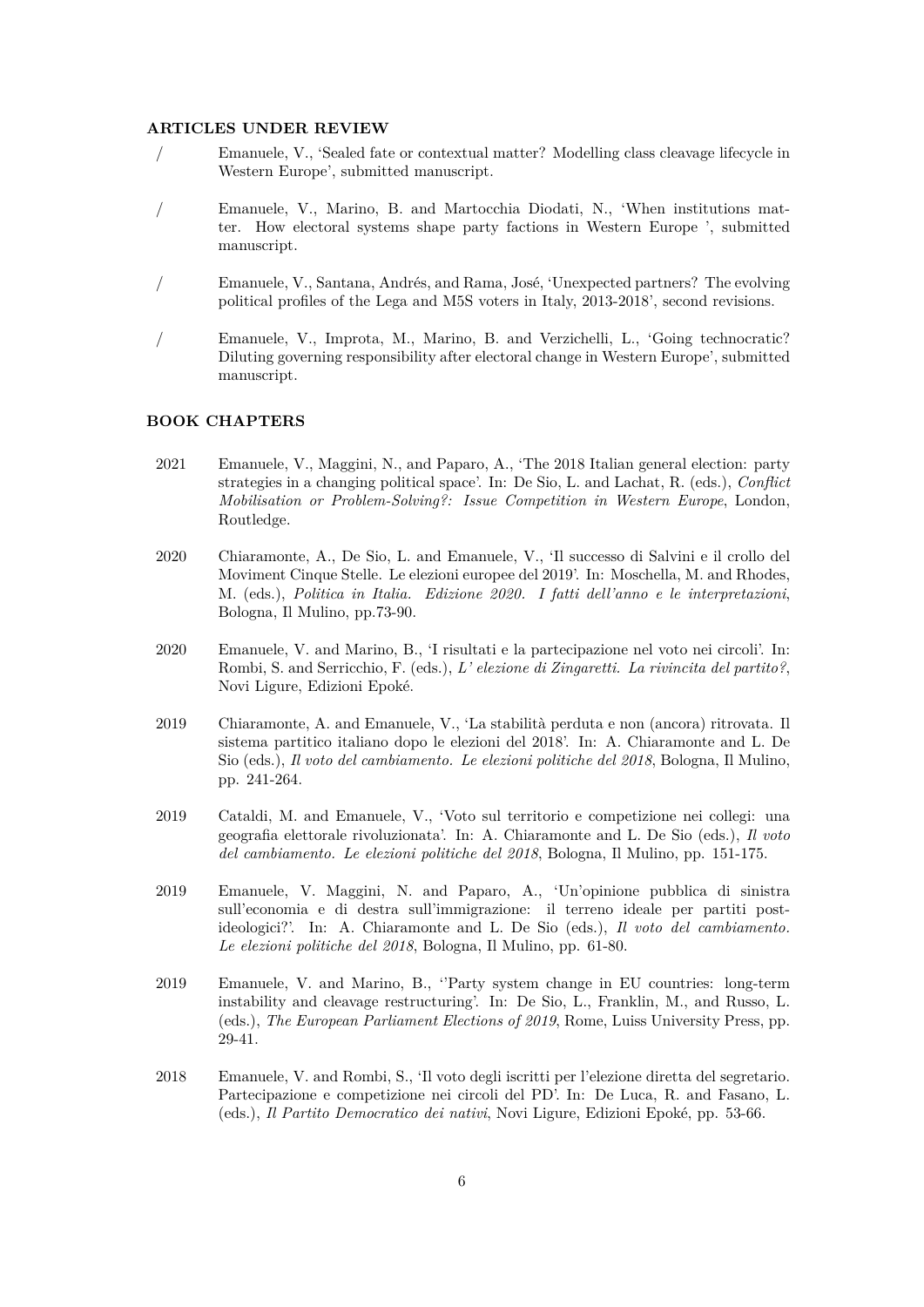- 2018 Emanuele, V. and Vassallo, S., 'Il terzo sistema partitico. Gli effetti del Rosatellum e la nuova geografia del voto'. In: ITANES (eds.), *Vox populi. Il voto ad alta voce del 2018*, Bologna, Il Mulino, pp. 17-35.
- 2017 Chiaramonte, A., De Sio, L. and Emanuele, V., 'The evolution of Italian representation in the European Parliament: electoral laws, systemic effects and MPs' characteristics'. In: Lupo, N. e Piccirilli, G. (eds.), *The Italian Parliament in the European Union*, Oxford, Hart Publishing, pp. 67-84.
- 2017 Emanuele, V. and Maggini, N, 'Le elezioni amministrative di giugno'. In: Chiaramonte, A. and Wilson, A. (eds.), *Politica in Italia. Edizione 2017. I fatti dell'anno e le interpretazioni*, Bologna, il Mulino, pp. 103-122.
- 2016 Emanuele, V., 'Referendum', in Calise, M., Lowi, T. and Musella, F. (eds.), *Concetti chiave. Capire la Scienza politica*, Bologna, Il Mulino.
- 2014 Emanuele, V. and Serricchio, F., 'Le collocazioni sinistra-destra', in G. Pasquino and F. Venturino (eds.), *Il PD secondo Matteo*, Bologna, Bononia University Press, pp. 133-150.
- 2014 Chiaramonte, A. and Emanuele, V., 'Bipolarismo Addio? Il Sistema Partitico tra Cambiamento e De-Istituzionalizzazione', in A. Chiaramonte and L. De Sio (eds.), *Terremoto elettorale. Le elezioni politiche 2013*, Bologna, Il Mulino, pp. 233-262.
- 2013 Emanuele, V., Fruncillo, D. and Porcellato, N., 'La partecipazione al voto', in B. Gelli, T. Mannarini, e C. Talò (eds.), *Perdere vincendo. Dal successo delle Primarie 2012 all'impasse post-elettorale*, Franco Angeli, Milano, pp. 89-111.
- 2013 Emanuele, V., 'Due competizioni dagli esiti imprevedibili: le primarie del centrosinistra e le elezioni comunali a Palermo', in A. Seddone e M. Valbruzzi (eds.), *Le primarie da vicino. Analisi e bilanci sulle primarie comunali in Italia*, Novi Ligure, Edizioni Epoké, pp. 133-156.
- 2013 Emanuele, V., 'Ite, missa est: dove sono andati i praticanti?', in Candidate and Leader Selection (eds.), *Forza Doria. Divertissements seri sulle elezioni primarie*, Novi Ligure, Edizioni Epoké, pp. 107-112.

### **DATASETS**

- 2019 De Sio, L., Emanuele, V., Nicola, M., Paparo, A., Angelucci, D., and D'Alimonte, R., *Issue Competition Comparative Project (ICCP)*, GESIS Data Archive, Cologne. ZA7499 Data file Version 1.0.0, https://doi.org/10.4232/1.13328.
- 2019 Emanuele, V., Angelucci, D., Marino, B., Puleo, L., and Vegetti, F., *Dataset of Electoral Volatility in the European Parliament elections since 1979*, Rome: Italian Center for Electoral Studies, http://dx.doi.org/10.7802/1881. [https://cise.luiss.it/cise/dataset-of-electoral-volatility-in-the-european-parliament](https://cise.luiss.it/cise/dataset-of-electoral-volatility-in-the-european-parliament-elections-since-1979/)[elections-since-1979/](https://cise.luiss.it/cise/dataset-of-electoral-volatility-in-the-european-parliament-elections-since-1979/)
- 2016 Emanuele, V., *Dataset of New Parties and Party System Innovation in Western Europe since 1945*, Rome: Italian Center for Electoral Studies, http://dx.doi.org/10.7802/1363. [http://cise.luiss.it/cise/dataset-of-new-parties-and](http://cise.luiss.it/cise/dataset-of-new-parties-and-party-system-innovation-in-western-europe-since-1945/)[party-system-innovation-in-western-europe-since-1945/](http://cise.luiss.it/cise/dataset-of-new-parties-and-party-system-innovation-in-western-europe-since-1945/)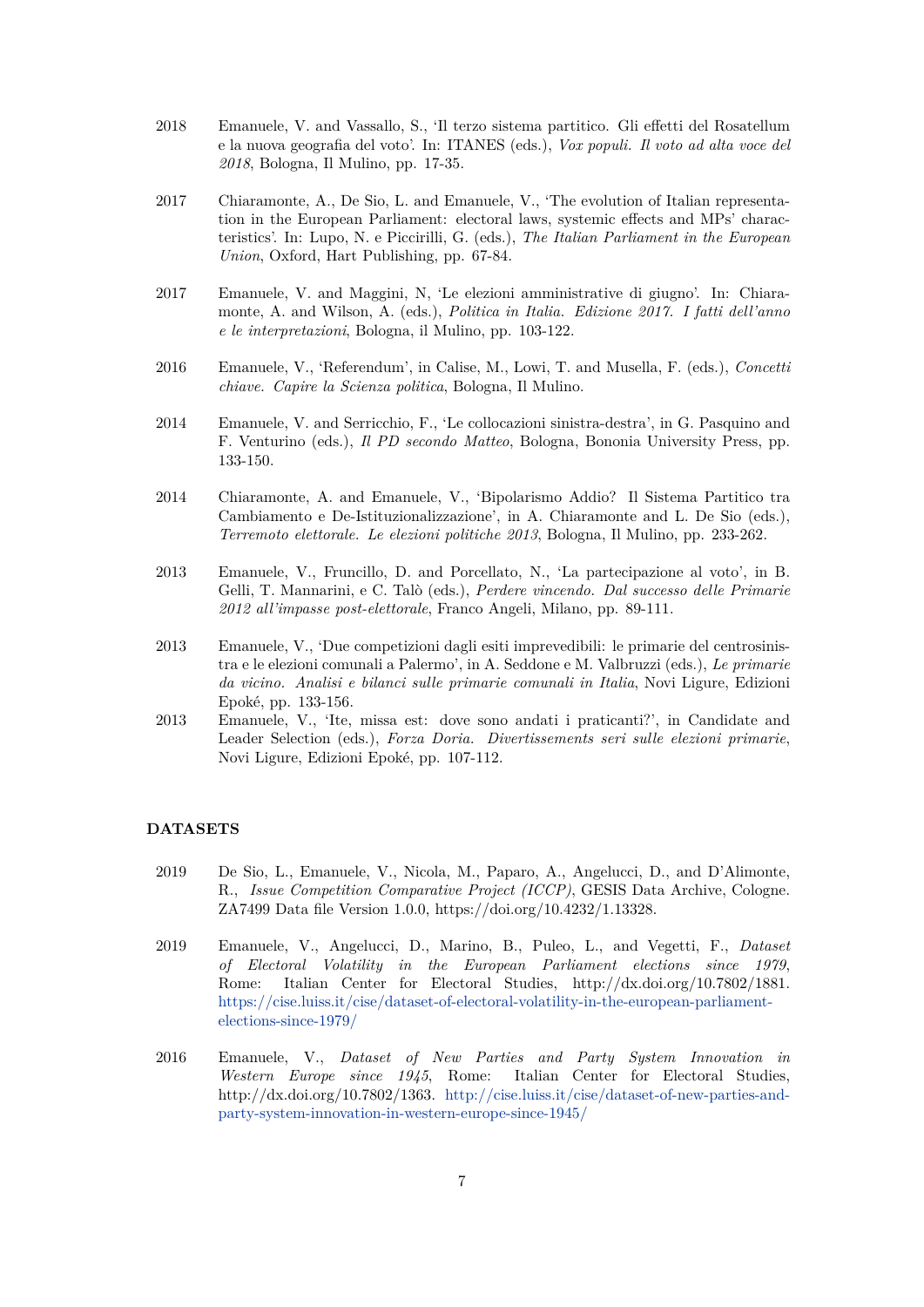2015 Emanuele, V., *Dataset of Electoral Volatility and its internal components in Western Europe (1945-2015)*, Rome: Italian Center for Electoral Studies, http://dx.doi.org/10.7802/1112. [http://cise.luiss.it/cise/dataset-of-electoral](http://cise.luiss.it/cise/dataset-of-electoral-volatility-and-its-internal-components-in-western-europe-1945-2015/)[volatility-and-its-internal-components-in-western-europe-1945-2015/](http://cise.luiss.it/cise/dataset-of-electoral-volatility-and-its-internal-components-in-western-europe-1945-2015/)

#### **BOOK REVIEWS**

2018 De Sio, L. and Emanuele, V., Review of: Caramani, D. (2015), *The Europeanization of Politics: The Formation of a European Electorate and Party System in Historical Perspective*, Cambridge: Cambridge University Press, *Party Politics*, 4(1), pp. 90-91.

#### **RESEARCH NOTES**

### **113 research notes published in the following e-books of the Italian Center for Electoral Studies (CISE):**

- 2018 Paparo, A. (ed.), *Goodbye Zona Rossa Il successo del centrodestra nelle comunali 2018*, Dossier CISE (12), Rome, Centro Italiano Studi Elettorali, ISBN: 978-88-6105-385-4.
- 2018 Emanuele, V. and Paparo, A. (eds.), *Gli sfidanti al governo. Disincanto, nuovi conflitti e diverse strategie dietro il voto del 4 marzo 2018*, Dossier CISE (11),Rome, Centro Italiano Studi Elettorali, ISBN: 978-88-6856-131-4.
- 2018 De Sio, L. and Paparo, A. (eds.), *The year of challengers? Issues, public opinion, and elections in Western Europe in 2017*, Rome, Centro Italiano Studi Elettorali, ISBN: 978-88-98012-23-7.
- 2018 Emanuele, V. and Paparo, A. (eds.), *Dall'Europa alla Sicilia. Elezioni e opinione pubblica nel 2017*, Dossier CISE (10), Rome, Centro Italiano Studi Elettorali, ISBN: 978-88-98012-25-1.
- 2017 Paparo, A. (eds.), *La rinascita del centrodestra? Le elezioni comunali 2017*, Dossier CISE (9), Rome, Centro Italiano Studi Elettorali ISBN: 978-88-98012-21-3.
- 2016 Emanuele, V., Maggini, N. and Paparo, A. (eds.) (2016), *Cosa succede in città? Le elezioni comunali 2016*, Dossier CISE (8), Rome, Centro Italiano Studi Elettorali, ISBN: 978-88-98012-19-0.
- 2015 Paparo, A. and Cataldi, C. (eds.), *Dopo la luna di miele. Le elezioni comunali e regionali fra autunno 2014 e primavera 2015*, Dossier Cise (7), Rome, Centro Italiano Studi Elettorali, ISBN: 978-88-98012-17-6.
- 2014 De Sio L., Emanuele, V. e Maggini, N. (eds.), *The European Parliament Elections of 2014*, Rome, Centro Italiano Studi Elettorali, ISBN: 978-88-98012-15-2.
- 2014 De Sio L., Emanuele, V. and Maggini, N. (eds), *Le Elezioni Europee 2014*, Dossier CISE (6), Rome, Centro Italiano Studi Elettorali, ISBN: 978-88-98012-13-8.
- 2014 Cataldi, C. and Paparo, A. (eds), *Le elezioni comunali 2013*, Dossier CISE (5), Rome, Centro Italiano Studi Elettorali, ISBN: 978-88-98012-11-4.
- 2013 De Sio L., Emanuele, V., Maggini, N. and Paparo, A. (eds), *The 2013 Italian General Elections*, Rome, Centro Italiano Studi Elettorali, ISBN: 978-88-98012-10-7.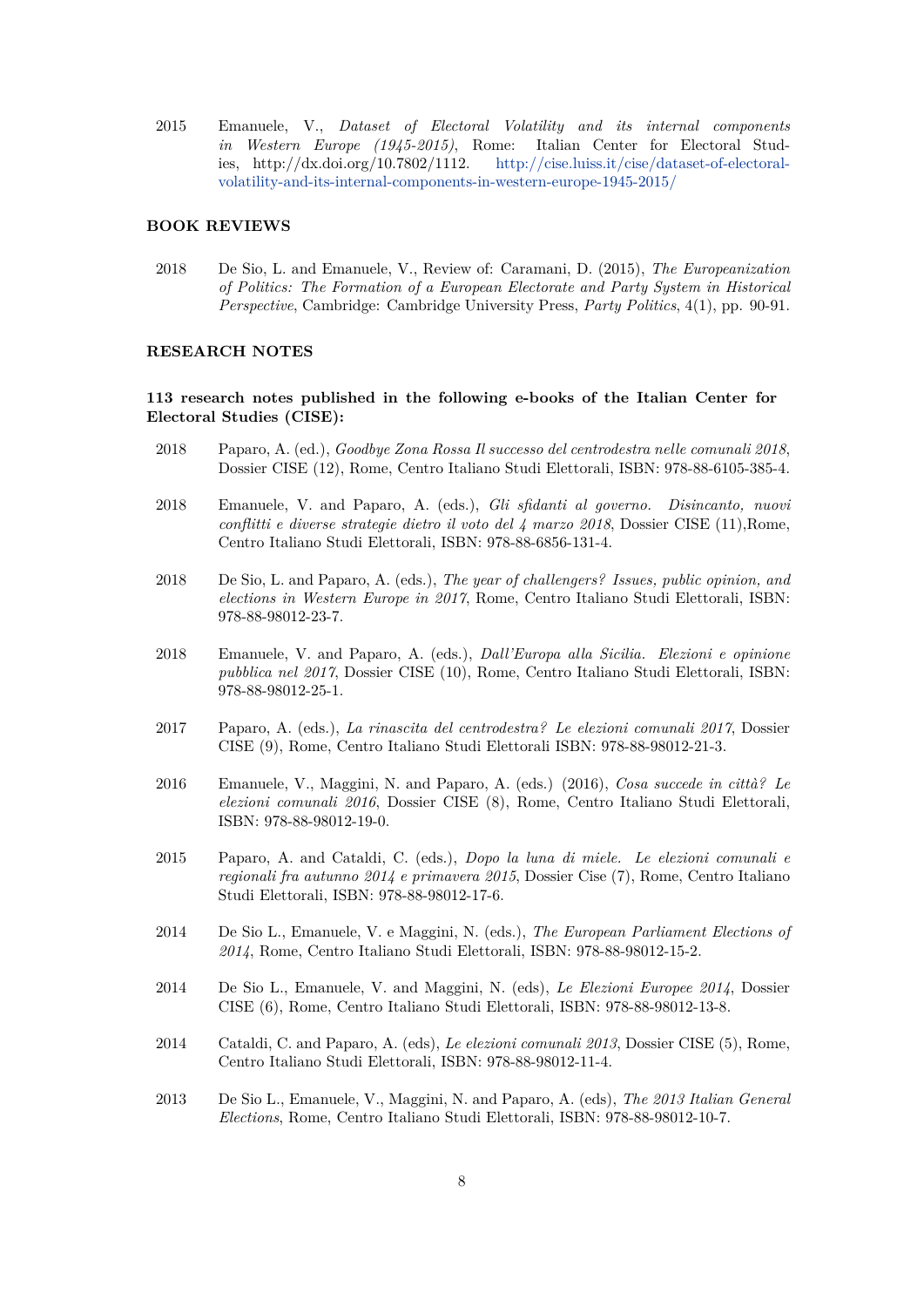- 2013 De Sio, L., Cataldi, C. and De Lucia, F. (eds), *Le Elezioni Politiche 2013*, Dossier CISE (4), Rome, Centro Italiano Studi Elettorali, ISBN: 978-88-98012-07-7.
- 2013 De Sio L. and Emanuele, V. (eds), *Un anno di elezioni verso le Politiche 2013*, Dossier CISE (3), Rome, Centro Italiano Studi Elettorali, ISBN: 978-88-98012-06-0.
- 2012 De Sio L. and N. Maggini (eds), *Crisi e rimobilitazione. Gli italiani, la politica, i partiti nelle indagini campionarie del CISE*, Dossier CISE (2), Rome, Centro Italiano Studi Elettorali, ISBN: 978-88-98012-04-6.
- 2012 De Sio, L. and Paparo, A. (eds), *Le Elezioni Comunali 2012*, Dossier CISE (1), Rome, Centro Italiano Studi Elettorali, ISBN: 9788898012015.

#### **BLOG POSTS**

- 2020 Emanuele, V., 'Party systems in turbulent times. Explaining party system deinstitutionalization and its consequences', *Luiss Open*.
- 2019 Emanuele, V. and Marino, B., 'La partecipazione su base territoriale', in Candidate and Leader Selection (eds.) *Questioni Primarie*, n.5, pp. 6-8.
- 2019 Emanuele, V. and Marino, B., 'Il voto nei circoli: una messa con sempre meno fedeli', in Candidate and Leader Selection (eds.) *Questioni Primarie*, n.1, pp. 10-12.
- 2018 Emanuele, V. and Marino, B., 'The EU nightmare comes to life: Italian populist forces above 50 percent', *Who Governs*.
- 2018 Chiaramonte, A. and Emanuele, V., 'Italy's new election rules are supposed to make its government more stable. Don't count on it', *The Monkey Cage/Washington Post*.
- 2017 Emanuele, V., 'Primarie 2017, la competizione che non c'è (e si vede)', in Candidate and Leader Selection (eds.), *Questioni Primarie*, n.5, pp. 11-12.
- 2017 Emanuele, V. and Soare, S., 'La convenzione nazionale del Pd: verso un partito a 'fazione predominante''?, in Candidate and Leader Selection (eds.) (2017), *Questioni Primarie*, n.2., pp. 8-9.
- 2017 Emanuele, V., 'Interview about the Party system (de-)institutionalization project', edited by Gianmarco Botti, Rome, CISE.
- 2014 De Sio, L., Emanuele, V. and Maggini, N., "'Something Olde, Something New, Something Borrowed, Something Blue…'. On the twenty-eight separate European elections of 2014", in *Euro Crisis in the Press. The politics of public discourse in Europe*, LSE Blog.
- 2013 Emanuele, V. and Rombi, S., 'Il voto nei circoli: cosa rischia Renzi', in Candidate and Leader Selection (eds.), Questioni Primarie, n.1, pp. 7-8.

### **REFEREEING**

I have been reviewer for the following peer-reviewed journals: *American Journal of Political Science, British Journal of Political Science, European Journal of Political Research, Political Geography, Party Politics, South European Society and Politics, European Political Science Review, Electoral Studies, Journal of European Integration, Acta Politica, Research and Pol-*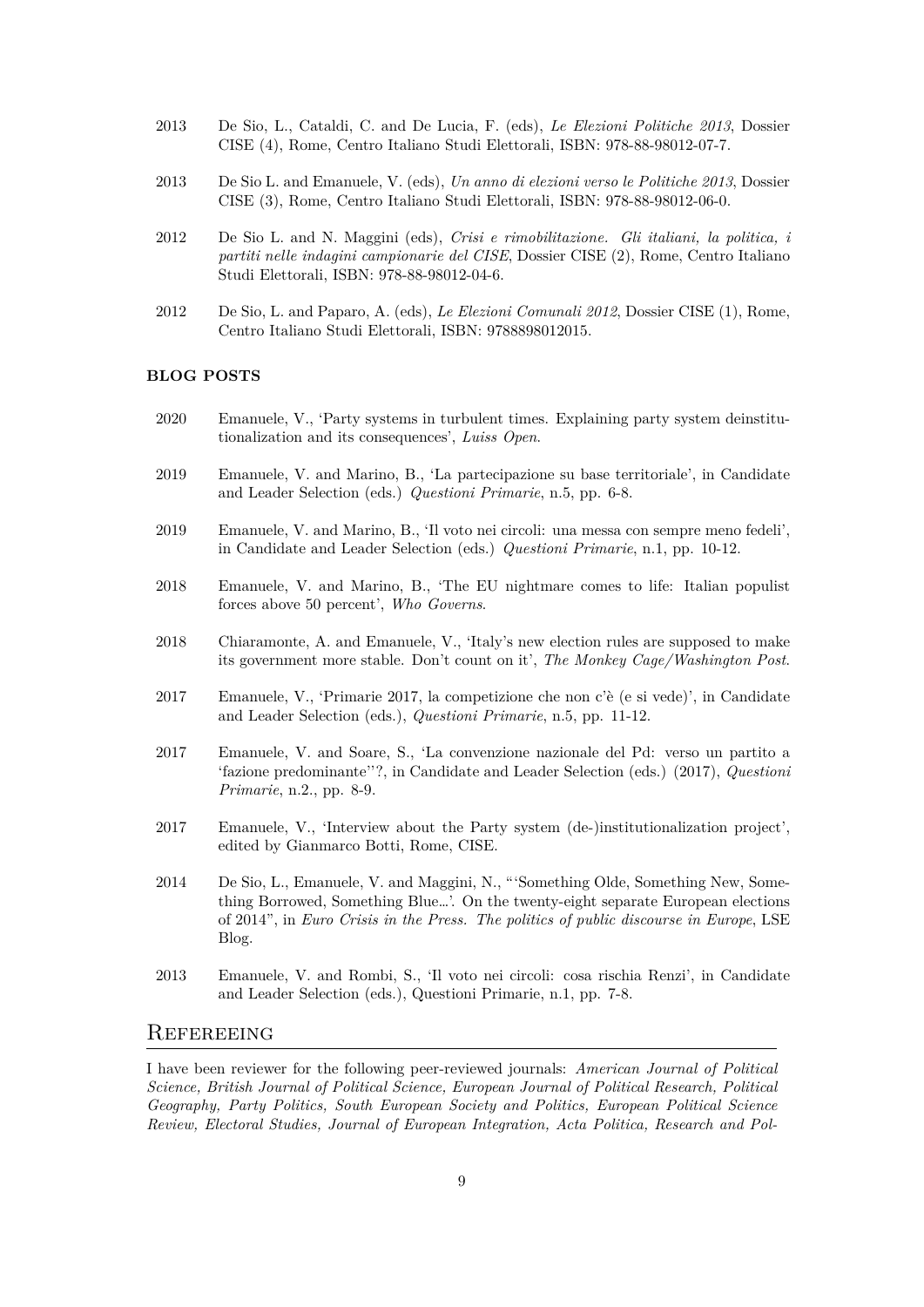*itics, Regional and Federal Studies, Italian Political Science Review, Contemporary Italian Politics, Journal of Contemporary European Studies, Polis, Italian Journal of Electoral Studies*.

## Newspapers and media appearances

I have collaborated with national and local newspapers and magazines such as Il Sole 24 Ore, La Repubblica-Palermo, Il Sud, and the online blog of Fondazione Etica. I have appeared on several international newspapers and magazines such as Financial Times, Monkey Cage - Washington Post, Raeson, Veja, and El Mercurio. I have appeared on national and international broadcasters such as SKYTG24, RaiNews24, France24, ClassCNBC, ARD, and on radio channels such as Radio1, Radio24, Sputnik International.

# SCHOLARSHIPS, GRANTS AND AWARDS

| 2015-2018 | Research Fellow in Political Science LUISS Guido Carli, Rome                                                                                                                                                                                                                                                                                                      |
|-----------|-------------------------------------------------------------------------------------------------------------------------------------------------------------------------------------------------------------------------------------------------------------------------------------------------------------------------------------------------------------------|
| Mar 2018  | National scientific qualification for Associate Professorship                                                                                                                                                                                                                                                                                                     |
| Jul 2017  | 'Luke Foster JCER Best Article Prize', runner-up. The article is: 'Gaining'<br>Votes in Europe against Europe? How National Contexts Shaped the Results<br>of Eurosceptic Parties in the 2014 European Parliament Elections'.                                                                                                                                     |
| Aug 2016  | Winner of the 'Carlo Maria Santoro Prize' for the best paper presented at the<br>2015 Italian Political Science Association (SISP) Conference. The paper is:<br>'From a party system to a 'candidate' system'? Patterns of preferential voting<br>in Southern Italy'.                                                                                             |
| Jul 2016  | Winner of 'Sartori Prize' awarded by the Italian Political Science Review for<br>the best article published in the previous year. The article is: Maggini, N.<br>and Emanuele, V. (2015), 'Contextual effects on individual voting behaviour:<br>the impact of party system nationalization in Europe', Italian Political Science<br>Review, 45 (2), pp. 105-130. |
| Jul 2015  | Winner of the 'Celso Ghini' Prize for the best PhD thesis in Electoral studies,<br>awarded by SISE.                                                                                                                                                                                                                                                               |
| May 2015  | Winner of the 'Enrico Melchionda' Prize (II edition) for the best PhD thesis in<br>Politics and Sociology awarded by the University of Salerno.                                                                                                                                                                                                                   |
| Jan 2015  | Nomination for the ECPR Jean Blondel Prize, Scuola Normale Superiore.                                                                                                                                                                                                                                                                                             |
| Jan 2015  | Postdoctoral grant awarded by LUISS Guido Carli, Rome.                                                                                                                                                                                                                                                                                                            |
| Jan 2011  | Ph.D. fellowship awarded by SUM, Florence.                                                                                                                                                                                                                                                                                                                        |
| Dec 2010  | Winner of a grant for Seminario di Studi e ricerche parlamentari "Silvano Tosi".                                                                                                                                                                                                                                                                                  |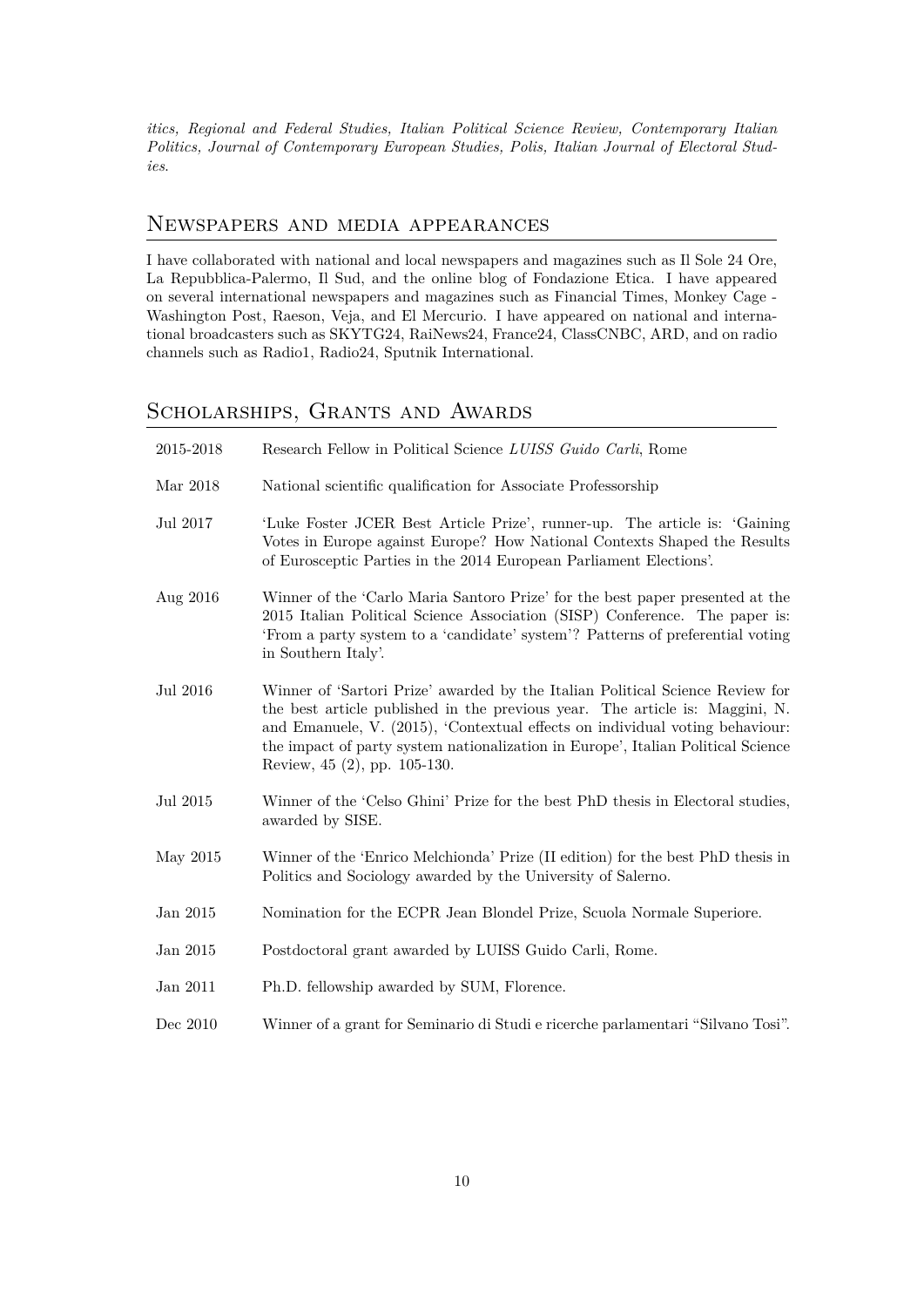### Teaching Experience

#### **Current Teaching Activity**

Professor of 'Scienza Politica' (B.A.), LUISS Guido Carli, Rome (since Spring 2018).

Professor of 'Italian Political System' (M.A.), LUISS Guido Carli, Rome (2015-2017 and 2018- 2020).

Professor of Research Design, PhD in Politics, LUISS Guido Carli, Rome (since Fall 2018).

Adjunct Professor in the 'Orientation Summer School', 'Political Science Summer School', 'Voters' Behavior and Party Competition in Turbulent Times - Summer University', 'Luiss Freshers' Week' LUISS, Rome (since 2015)

Lecturer in 'Master in Politica e Istituzioni (formerly Management Politico)', LUISS-Sole 24 Ore, Rome (since 2015).

#### **Past Teaching Activity**

Adjunct Professor of Italian Politics at Middlebury College, Florence (Spring 2014 and 2015).

Teaching Assistant in Political Science (Prof. Lorenzo De Sio), LUISS Guido Carli, Rome (2016).

Teaching Assistant and M.A. theses co-supervisor in 'Sistema Politico Italiano' (Prof. Roberto D'Alimonte), LUISS Guido Carli, Rome (2014-2018).

Teaching Assistant and M.A. theses co-supervisor in Italian Political System (Prof. Roberto D'Alimonte/Dott. Aldo Paparo), LUISS Guido Carli, Rome (2014-2015 and 2017-2018).

Guest lecturer in 'Master in Management e Politiche delle Amministrazioni Pubbliche', LUISS-Sole 24 Ore, Rome (2018)

Guest lecturer in the B.A. Course 'Political Science', the M.A. Course 'Sistema Politico Italiano', and the Ph.D. Course 'Citizens, Elections, Parties: The Circuit of Representation', LUISS Guido Carli, Rome. (2014-2017)

Guest lecturer in the B.A. Course "Sistema Politico Italiano", the M.A. Course "Elezioni e Sistemi elettorali" and the M.A. Course "Elezioni e Partiti in Italia", University of Florence. (2011-2017)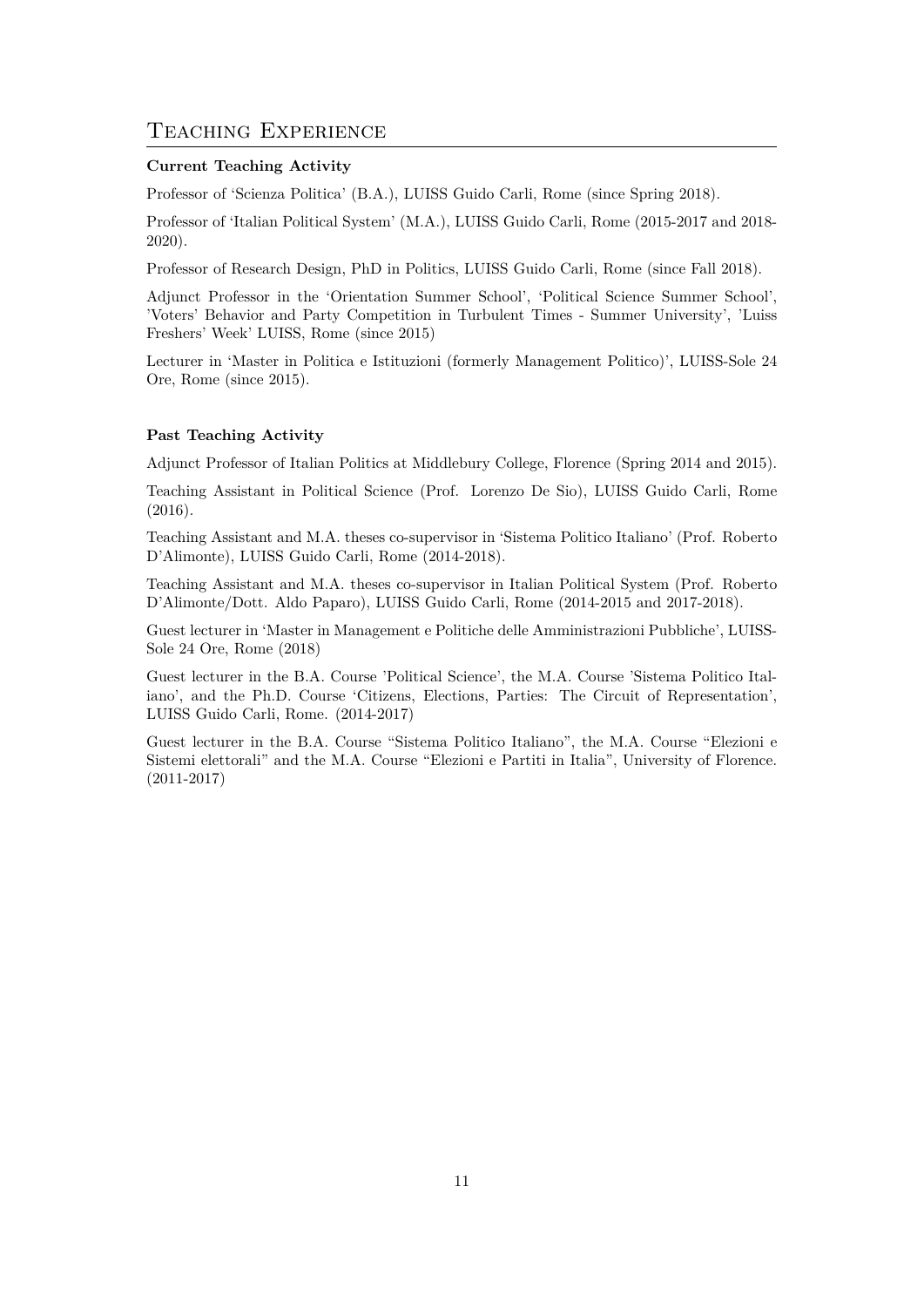# RESEARCH ACTIVITIES

| 2019       | Research co-author (PI: Prof. Alessandro Chiaramonte, University of Florence)<br>of the Project 'Class cleavage and left parties' support in Western Europe:<br>continuity and change between 1945 and 2018', funded by the Socialists and<br>Democrats Group in the European Parliament.                                                                                                                                                                                                                                                                                   |
|------------|-----------------------------------------------------------------------------------------------------------------------------------------------------------------------------------------------------------------------------------------------------------------------------------------------------------------------------------------------------------------------------------------------------------------------------------------------------------------------------------------------------------------------------------------------------------------------------|
| 2018       | Research member of the FAR Project 'Towards a comprehensive analysis of<br>party system (de-)institutionalization: electoral, parliamentary and govern-<br>mental levels taken jointly into account' (PI: Prof. Alessandro Chiaramonte,<br>University of Florence).                                                                                                                                                                                                                                                                                                         |
| 2017-2019  | Research member of the 'E17 - Issue Competition in Western Europe in 2017-<br>18' (PI: Prof. Lorenzo De Sio), a cross-country comparative project involving<br>scholars from the Netherlands, France, the UK, Germany, Austria, and Italy.<br>The research output is a Special Issue published on West European Politics in<br>2020.                                                                                                                                                                                                                                        |
| 2016-2017  | Research member of the FAR Project 'Trends, sources and determinants of<br>electoral volatility between Eastern and Western Europe (1990-2015)' (PI: Prof.<br>Alessandro Chiaramonte, University of Florence).                                                                                                                                                                                                                                                                                                                                                              |
| 2015       | Research member of the FAR Project 'New political parties in the de-<br>institutionalizing Western European party systems' (PI: Prof.<br>Alessandro<br>Chiaramonte, University of Florence).                                                                                                                                                                                                                                                                                                                                                                                |
| 2014       | Research member of the FAR Project 'Party systems volatility and innova-<br>tion. The Italian case in a comparative perspective' (PI: Prof. Alessandro<br>Chiaramonte, University of Florence).                                                                                                                                                                                                                                                                                                                                                                             |
| 2013       | Research member of the FAR Project 'Il cambiamento del sistema partitico<br>italiano' (PI: Prof. Alessandro Chiaramonte, University of Florence).                                                                                                                                                                                                                                                                                                                                                                                                                           |
| SINCE 2012 | Research member of 'Questioni Primarie'. It consists in the recruitment of<br>volunteers, delivering of structured interviews (after a national sampling) to<br>voters at polling stations and party clubs, and the following imputation of<br>the collected data to create an original dataset. Project coordinator for Sicily<br>$(2012)$ , Tuscany $(2013-2017)$ .                                                                                                                                                                                                       |
| 2012-2014  | Participation to the Project 'The True European Voter' (COST Action IS0806),<br>which had the purpose to study the European electoral behavior, as a member<br>of the Working Group 'The History of European Electoral Research'                                                                                                                                                                                                                                                                                                                                            |
| SINCE 2010 | Research member of the CISE (Italian Center for Electoral Studies). Work<br>on survey-based and aggregate-based data concerning public opinion, electoral<br>systems, Italian and foreign local and national elections. Author of several<br>articles published on the CISE website www.cise.luiss.it/cise.                                                                                                                                                                                                                                                                 |
| 2009-2010  | Member of the Project 'La Spezia per i giovani - Formazione scolastica ed aspet-<br>tative professionali - Indagine sugli Istituti secondari del Comune di La Spezia',<br>research promoted by Comune and Provincia of La Spezia and the Department<br>of Political Science and Sociology of the University of Florence. Report: Bulli,<br>G., Cellini, E., Saracino, B., Emanuele, V., Marino, B. and Mascis, M. (2011),<br>'La Spezia per i giovani - Formazione scolastica ed aspettative professionali -<br>Indagine sugli Istituti secondari del Comune di La Spezia'. |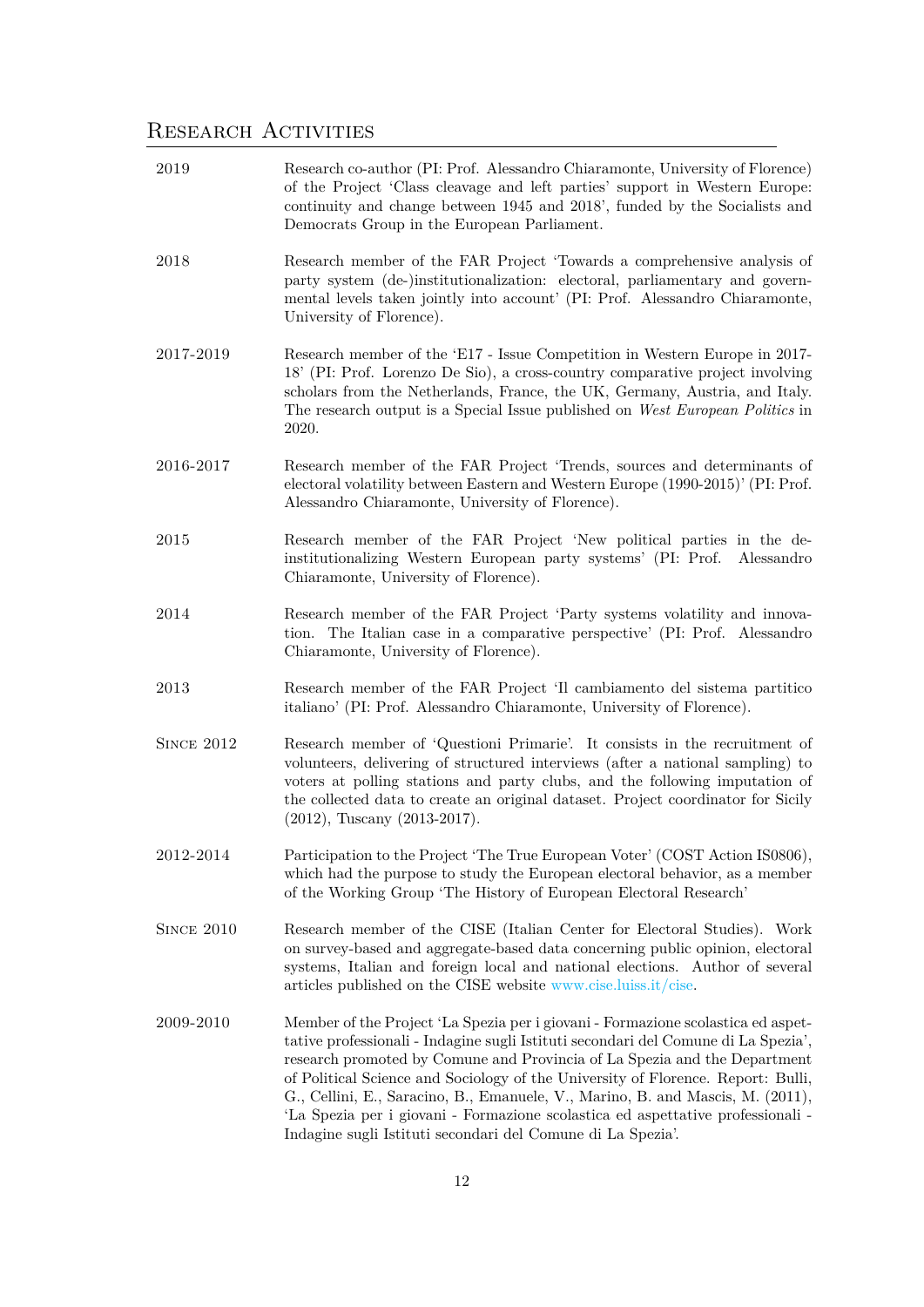## CONFERENCE ACTIVITIES

| 25/5/2021          | Siena: Paper and presentation 'Love interrupted? Left power and the pursuit of<br>equality in Western Europe (1871-2020)' at the CIRCaP Jean Blondel Tuesday<br>Seminar, University of Siena.                                                                                                         |
|--------------------|-------------------------------------------------------------------------------------------------------------------------------------------------------------------------------------------------------------------------------------------------------------------------------------------------------|
| 21/4/2021          | Rome: Paper and presentation 'A sealed fate? Modeling class cleavage struc-<br>turing in Western Europe' at the DiSP Research Seminar, Luiss.                                                                                                                                                         |
| 6/12/2019          | Rome: Paper and presentation 'Bloc without foundations. Class cleavage<br>strength and class bloc support in Western Europe after WWII' at the 12th<br>International Conference SISE, Luiss.                                                                                                          |
| 6/12/2019          | Coauthor of the paper 'Going out of the ordinary.<br>Rome:<br>The de-<br>institutionalization of the Italian party system in comparative perspective',<br>with Alessandro Chiaramonte at the 12th International Conference SISE, Luiss.                                                               |
| 5/12/2019          | Rome: Chair and Discussant of the panel 'Elections and political participation'<br>at the 12th International Conference SISE, Luiss.                                                                                                                                                                  |
| $5 - 6/12/2019$    | Rome: Member of the Conference Scientific Board of the SISE 12th Interna-<br>tional Conference.                                                                                                                                                                                                       |
| 2/12/2019          | Florence: Paper and presentation 'Frattura di classe e voto ai partiti di sinistra<br>in Europa occidentale: continuità e mutamenti tra il 1945 e il 2018', with<br>Alessandro Chiaramonte, Consiglio regionale della Toscana.                                                                        |
| 22/11/2019         | Bologna: Paper and presentation "The congealing of a new cleavage? The<br>demarcation bloc between identity and competition in the European Parliament<br>elections', with Bruno Marino and Davide Angelucci at the ITANES seminar.                                                                   |
| 16/11/2019         | Bologna: Paper and presentation 'Il successo di Salvini e il crollo del Movimento<br>Cinque Stelle. Le elezioni europee del 2019' with A. Chiaramonte and L. De Sio<br>at the seminar 'Politica in Italia/Italian Politics. Edizione 2020', John Hopkins<br>School of advanced international studies. |
| 16/11/2019         | Bologna: Discussant of the paper 'Separati ma non troppo: i partiti di centro<br>destra tra governo e opposizione' by Elisabetta De Giorgi at the seminar 'Polit-<br>ica in Italia/Italian Politics. Edizione 2020', John Hopkins School of advanced<br>international studies.                        |
| $9-$<br>10/11/2019 | Loccum: Invited speaker at the Conference 'Italien - Im Würgegriff des Pop-<br>ulismus? L'Italia nella morsa del populismo?', Evangelische Akademie Loccum.                                                                                                                                           |
| $5 - 6/12/2019$    | Rome: Member of the Conference Scientific Board of the SISE 12th Interna-<br>tional Conference, LUISS.                                                                                                                                                                                                |
| 14/9/2019          | Lecce: Paper and presentation 'The congealing of a new cleavage? The de-                                                                                                                                                                                                                              |

- marcation bloc between identity and competition in the European Parliament elections', with Bruno Marino and Davide Angelucci at the XXXIII SISP Conference.
- 14/9/2019 Lecce: Coauthor of the paper 'Party system institutionalization and its consequences on democracy', with Alessandro Chiaramonte at the XXXIII SISP Conference.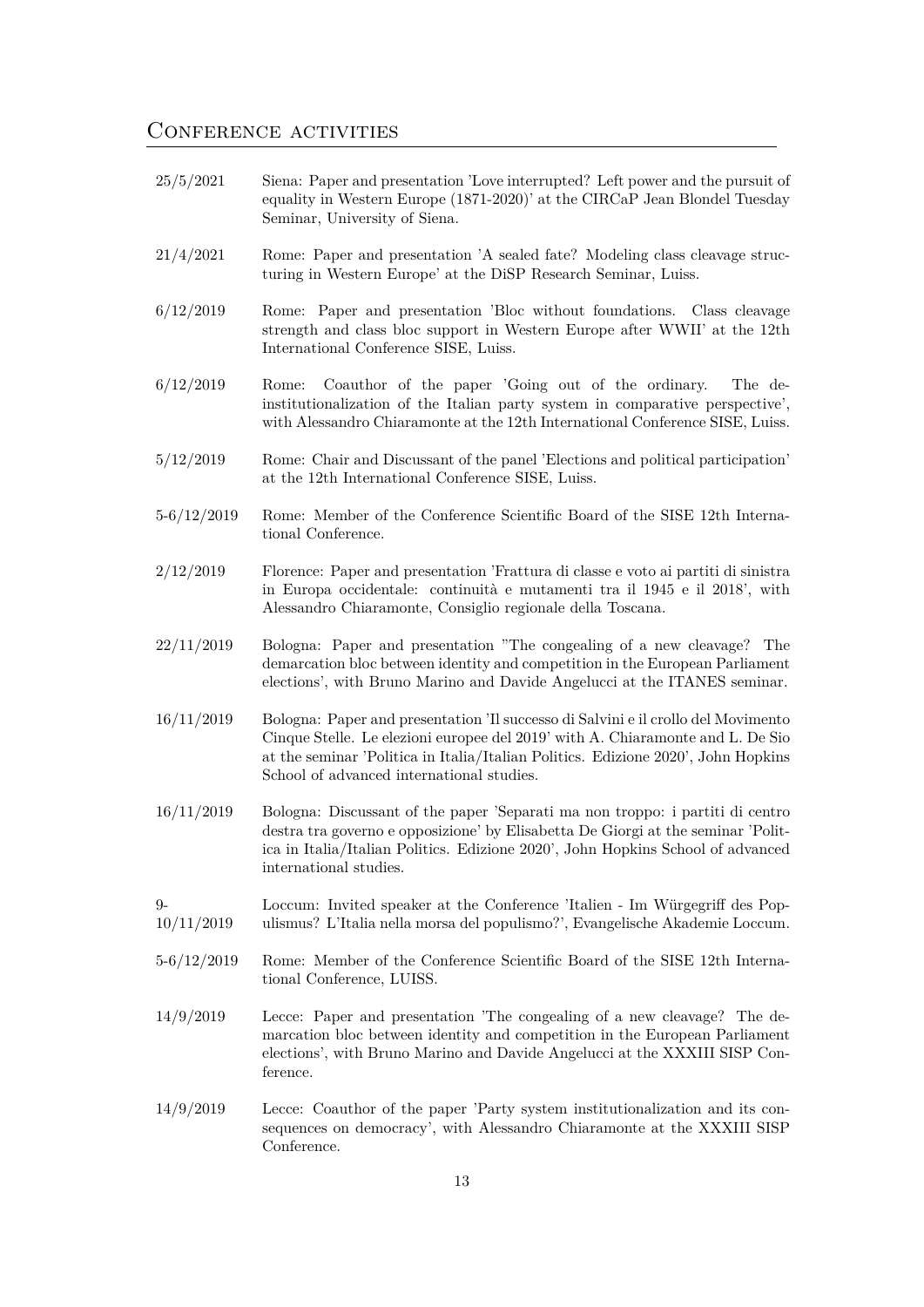- 13/9/2019 Lecce: Coauthor of the paper 'Unexpected partners? The evolving political profiles of the Lega and M5S voters in Italy, 2013-2018 ', with Andres Santana and Jose Rama at the XXXIII SISP Conference.
- 12/9/2019 Lecce: Paper and presentation 'Bloc without foundations? Class cleavage strength and class bloc electoral support in Western Europe after WWII', at the XXXIII SISP Conference.
- 29/8/2019 Washington: Paper and presentation 'Party system de-institutionalization and its consequences on democracy', 114th APSA Conference.
- 4/7/2019 Genoa: Paper and presentation 'The congealing of a new cleavage? The demarcation bloc in the European Parliament elections', SISE-POPE-ITANES Conference 'Europa al voto. Tra sfida nazionalista ed europeista', University of Genoa.
- 20/6/2019 Madrid: Paper and presentation 'Party system de-institutionalization and its consequences on democracy', 26th International Conference of Europeanists, Carlos III University.
- 28/3/2019 Rome: Paper and presentation 'Party (system) crashers? Trajectories of genuinely new parties in Western Europe after 1945', with A. Sikk, LUISS CISE Seminar.
- 14/3/2019 Rome: Coauthor of the paper 'Party Systems and Factionalism in Western Europe', with B. Marino, LUISS CISE Seminar.
- 6/12/2018 Rome: Paper and presentation 'Party system institutionalization: Towards a new, comprehensive approach', LUISS CISE Seminar.
- 6-8/9/2018 Turin: Paper and presentation 'Il mutamento del sistema partitico italiano dopo le elezioni 2018', with A. Chiaramonte at the XXXII SISP Conference.
- 6-8/9/2018 Turin: Paper and presentation 'Lo spazio della competizione e le strategie dei partiti', with N. Maggini and A. Paparo at the XXXII SISP Conference.
- 29/8- 2/9/2018 Boston: IPoster presentation 'Patterns of Party System De-Institutionalization in Western Europe. Towards a Comprehensive Approach', with A. Chiaramonte at the 2018 APSA General Conference, University of Boston.
- 22- 25/8/2018 Hamburg: Paper and presentation 'Party (System) Crashers? Success and Failure of Genuinely New Parties in Western Europe (1945-2017)', with A. Sikk at the 2018 ECPR General Conference, University of Hamburg.
- 22- 25/8/2018 Hamburg: Paper and presentation 'Patterns of Party System De-Institutionalization in Western Europe. Towards a Comprehensive Approach', with A. Chiaramonte at the 2018 ECPR General Conference, University of Hamburg.
- 25/6/2018 Vienna: Coauthor of the paper 'The Hidden Side of Parties: The Effective Number of Factions in Western Europe (1965-2016) and its Determinants', with B. Marino and N.M. Diodati at the 2018 Party Congress Research Group Workshop 'Intra-Party Politics in the Modern Era', University of Vienna.
- 10/5/2018 Salerno: Paper and presentation 'Il terzo sistema partitico Gli effetti del Rosatellum e la nuova geografia del voto' with S. Vassallo at the SISE-SISP-ITANES Conference 'Elezioni politiche e regionali 2017-2018', at the University of Salerno. 14
- 23/3/2018 Florence: Paper and presentation 'New parties and party system change in Western Euope' with A. Chiaramonte at the Conference 'Political parties in comparative perspective' at Georgetown University.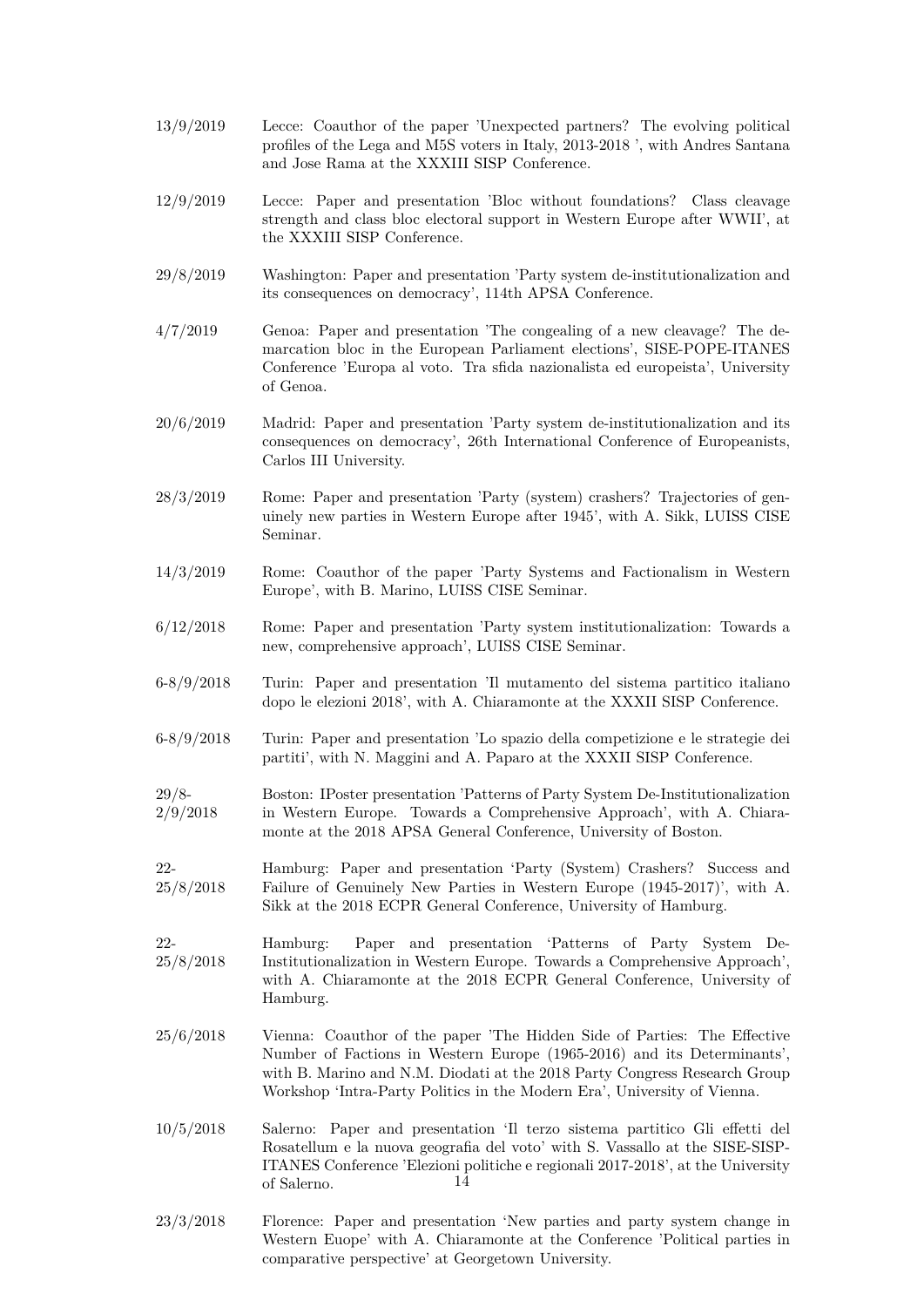- 16/9/2017 Urbino: Paper and presentation 'Il voto degli iscritti per l'elezione diretta del segretario. Partecipazione e competizione nei circoli del Pd', with S. Rombi at the XXXI SISP Conference.
- 15/9/2017 Urbino: Paper and presentation 'In search of the determinants of electoral volatility in 31 European polities: differences and similarities between West and East', with A. Chiaramonte at the XXXI SISP Conference.
- 14/9/2017 Urbino: Coauthor of the paper 'The hidden side of parties. The Effective Number of Factions in Western Europe (1965-2015)', with B. Marino and N. Martocchia Diodati at the XXXI SISP Conference.
- 8/9/2017 Oslo: Coauthor of the paper 'Does the iron curtain still exist? The convergence in electoral volatility between Eastern and Western Europe since 1990', with A. Chiaramonte and S. Soare at the ECPR General Conference.
- 13/7/2017 Glasgow: Participation as founding member of the 'Political Parties, Party Systems and Elections Research Network' to the 24th International Conference of the Europeanists 'Sustainability and Transformation' organized by CES (Council for European Studies), University of Glasgow.
- 6/4/2017 Chicago: Paper and presentation 'Does the iron curtain still exist? The convergence in electoral volatility between Eastern and Western Europe since 1990', with A. Chiaramonte and S. Soare at the 75th Midwest Political Science Association Conference.
- 14/1/2017 Turin: Coauthor of the paper 'Does the iron curtain still exist? Trends and sources of electoral volatility between Eastern and Western Europe (1990-2016)' with S. Soare and A. Chiaramonte at the Political Studies Association's Italian Politics and Antipolitics Specialist Groups 'European democracy under stress'.
- 15/11/2016 Rome: Paper and presentation 'Party system (de-)institutionalization: from theory to measurement' at the LUISS lunch research seminar.
- 12/11/2016 Bologna: Paper and presentation 'Le elezioni amministrative di giugno' with N. Maggini at the Political in Italia/Italian Politics Edizione 2017 Conference.
- 16/9/2016 Milan: Paper and presentation 'A growing impact of new parties: mith or reality? Party system innovation in Western Europe after 1945' with A. Chiaramonte at the 2016 SISP General Conference.
- 16/9/2016 Milan: Paper and presentation 'Does the iron curtain still exist? Trends and sources of electoral volatility between Eastern and Western Europe (1990-2015)' with A. Chiaramonte at the 2016 SISP General Conference.
- 15/9/2016 Milan: Coauthor of the paper 'Issue Yield and Party Communication on Twitter: Empirical Assessment of a Novel Research Design' with L. De Sio and A. De Angelis at the 2016 SISP General Conference.
- 28/4/2016 Florence: Discussant of the paper 'Measuring electoral volatility: a new approach' (Presenter: F. Casal Bértoa) in the seminar of the Ph.D. in Political Science, European Politics and International Relations.
- 27/4/2016 Pisa: Coauthor of the paper 'Everything is changing…or not? Institutionalizing party leader selection rules in Western Europe' with B. Marino (presenter) at the 2016 ECPR Joint Sessions of Workshops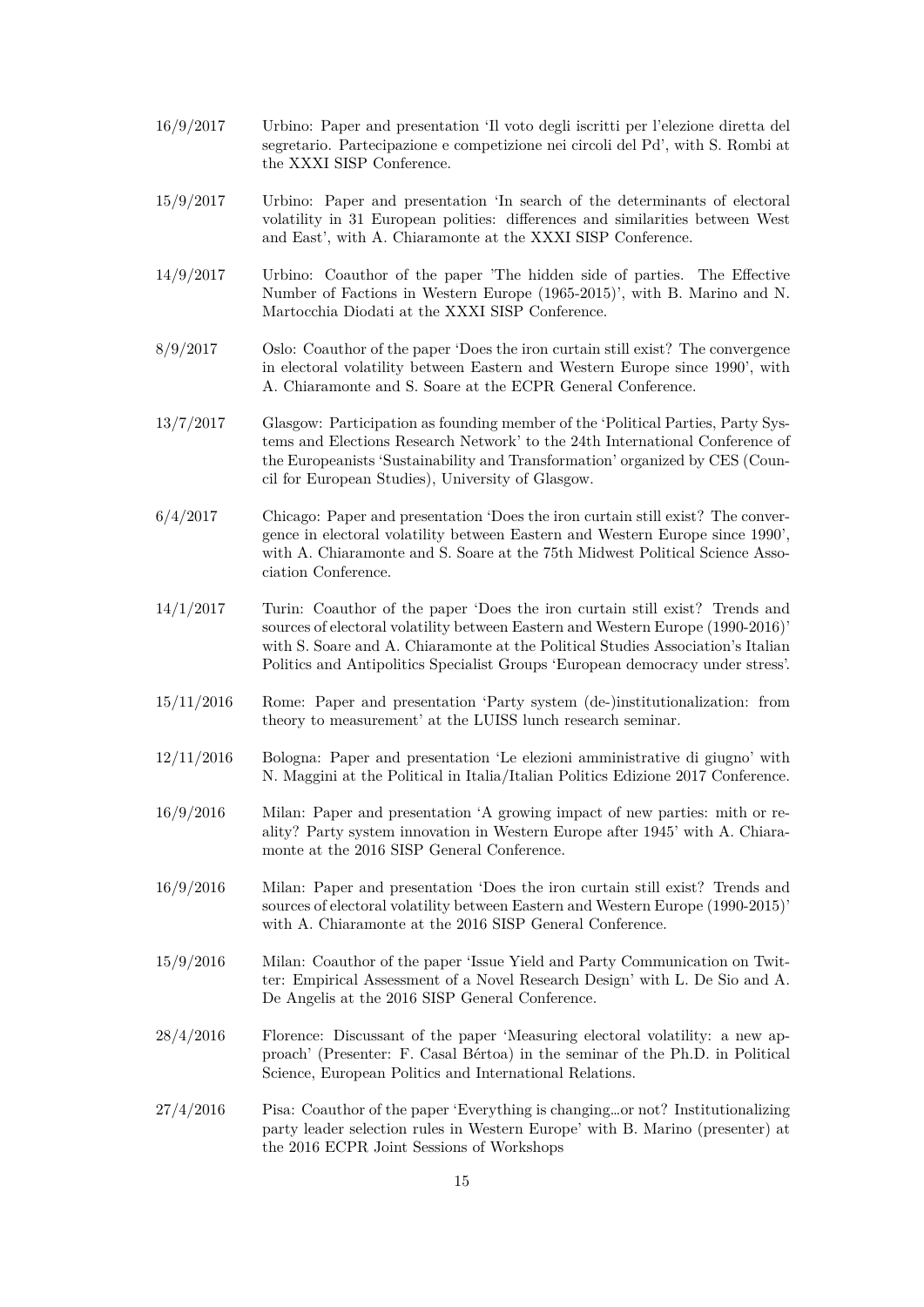- 21/4/2016 Rome: Paper and Presentation 'From dead calm to adventurous waters. Explaining party system (de-)institutionalization in Western Europe (1945-2015)' with A. Chiaramonte at the LUISS Conference: 'Turbulent times. Economic change and political instability in Western democracies. A brainstorming workshop'.
- 15/4/2016 Philadelphia: Discussant of the Panel: Rues, Roles, Representations: When and How Institutions Matter, chaired by Tim Haughton at the 23rd International Conference of the Europeanists 'Resilient Europe?', organized by CES (Council for European Studies).
- 15/4/2016 Philadelphia: Paper and Presentation 'From dead calm to adventurous waters. Explaining party system (de-)institutionalization in Western Europe (1945- 2015)' with A. Chiaramonte at the 23rd International Conference of the Europeanists 'Resilient Europe?', organized by CES (Council for European Studies).
- 8/4/2016 Chicago: Paper and Presentation 'Issue Yield and Strategic Party Communication on Twitter: A Case Study' with L. De Sio e A. De Angelis at the 74th MPSA Conference.
- 8/4/2016 Chicago: Paper and Presentation 'From dead calm to adventurous waters. Explaining party system (de-)institutionalization in Western Europe (1945- 2015)' with A. Chiaramonte at the 74th MPSA Conference.
- 26/2/2016 Bologna: Paper and Presentation 'From dead calm to adventurous waters. Explaining party system (de-)institutionalization in Western Europe (1945- 2015)' with A. Chiaramonte at the 'Giornata di studi in memoria di Aldo Di Virgilio' DSPS/SISP/SISE/ITANES.
- 11/9/2015 Cosenza: Paper and Presentation 'From a party system to a "candidate system"? Lords of preferences and electoral support in Calabria' with B. Marino at the 2015 SISP General Conference.
- 8-9/7/2015 Paris: Participation as founding member of the 'Political Parties, Party Systems and Elections Research Network' to the 22nd International Conference of the Europeanists 'Contradictions. Envisioning European Futures' organized by CES (Council for European Studies), Sciences Po.
- 3/7/2015 Florence: Presentation 'Da un sistema di partiti a un sistema di candidati? Un'analisi del voto ai "Signori delle Preferenze" nelle elezioni regionali calabresi del 2010 e del 2014' with B. Marino at the Seminar of electoral studies "2015. Regioni al Voto" organized by SISE (Società Italiana Studi Elettorali).
- 30/03/2015 Warsaw: Paper and Presentation 'Party System Volatility, Innovation and De-Institutionalization in Western Europe (1945-2015)' at the 2015 ECPR Joint Sessions of Workshops.
- 30/03/2015 Warsaw: Discussant of the paper 'Voting and Accountability in a Non-Partisan Election', presented by Laura B. Stephenson, R. Michael McGregor and Aaron A. Moore at the 2015 ECPR Joint Sessions of Workshops.
- 23/01/2015 Siena: Paper and Presentation 'Disentangling electoral volatility and detecting party system de-institutionalization in Western Europe (1945-2014)' with A. Chiaramonte at the POPE Workshop.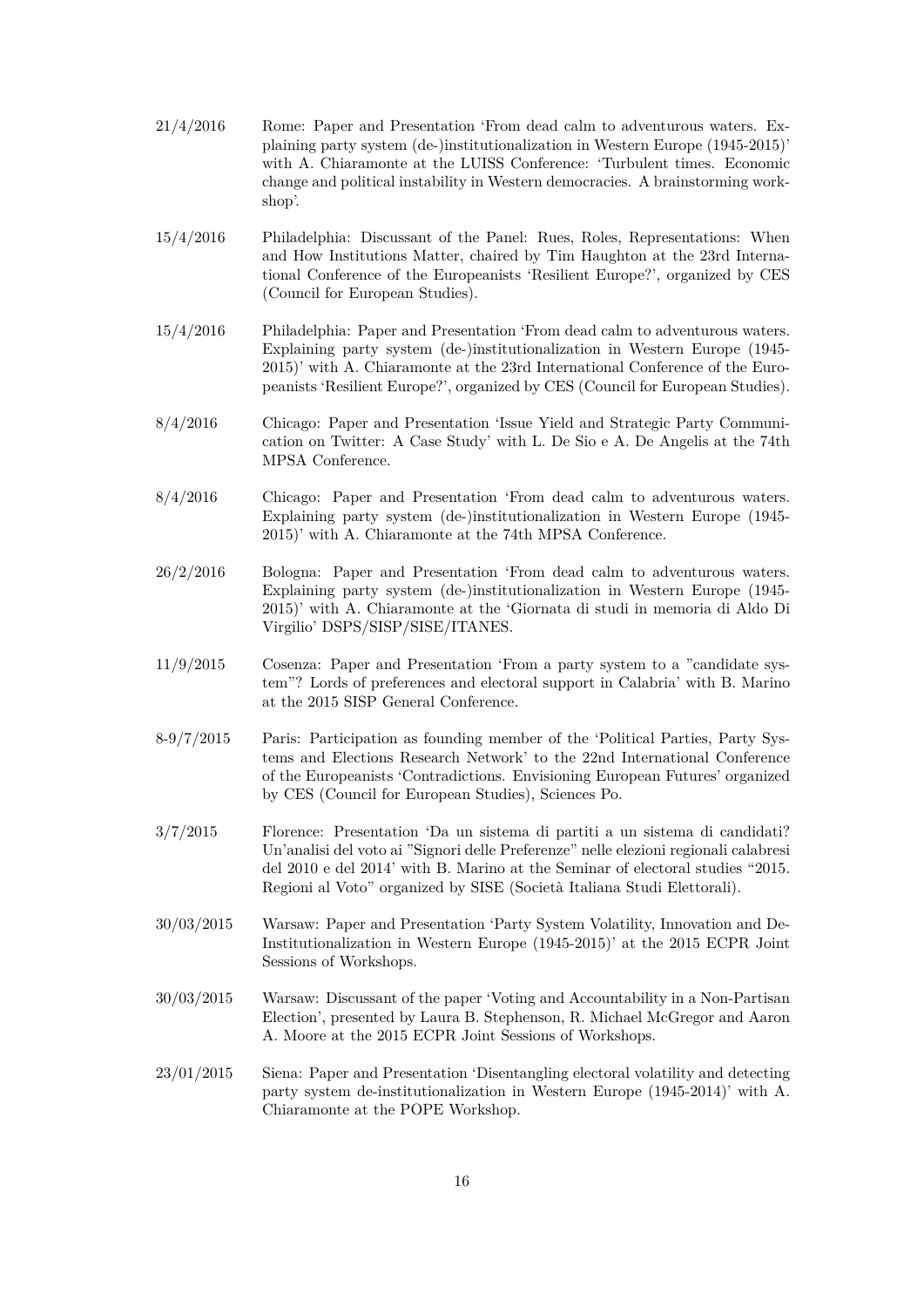- 13/9/2014 Perugia: Paper and Presentation 'Gaining votes in Europe against Europe? The electoral performance of Eurosceptic parties in the 2014 European elections' with N. Maggini and B. Marino at the SISP 2014 General Conference.
- 12/9/2014 Perugia: Paper and Presentation 'Patterns of party system change in Western Europe. The Italian case in a comparative perspective" with A. Chiaramonte at the SISP 2014 General Conference.
- 4/9/2014 Glasgow: Paper and Presentation 'Gaining votes in Europe against Europe? The electoral performance of Eurosceptic parties in the 2014 European elections' with N. Maggini and B. Marino at the ECPR General Conference, University of Glasgow.
- 27/6/2014 Florence: Presentation 'Prendere voti in Europa contro l'Europa? Le performance elettorali dei partiti euroscettici alle europee del 2014' with N. Maggini at the Seminar of electoral studies "2014: Europa e Città al voto" organized by SISE (Società Italiana Studi Elettorali).
- 10/10/2013 Dublin: Presentation of the Chapter 'Electoral behaviour and within-country contextual effects' with P. Segatti, M. Czesnik, N. Maggini and C. Vezzoni, for the forthcoming book "Electoral Research in Europe: Is there a True European Voter?" edited by J. R. Montero and R. Markowski, Trinity College.
- 14/9/2013 Florence: Paper and Presentation 'Bipolarismo addio? Il cambiamento del sistema partitico' with A. Chiaramonte at SISP (Società italiana di Scienza Politica) 2013 general conference.
- 14/9/2013 Florence: Paper and Presentation 'Le primarie del centrosinistra: analisi descrittiva con dati aggregati del primo e del secondo turno' with Stefano Rombi at SISP (Società italiana di Scienza Politica) 2013 general conference.
- 1/7/2013 Florence: Presentation 'Tradizione senza competizione. Il Pd nelle elezioni politiche 2013' with N. Maggini in the Seminar of electoral studies "Elezioni 2013" organized by SISE (Società Italiana Studi Elettorali).
- 14/6/2013 Siena: Paper and Presentation 'Vote (de)-nationalization and party system change in Italy (1948-2013)', at the Italian Political Science Review International Workshop "Politics and Policies in Times of Economic Crisis", University of Siena.
- 13/4/2013 Rhodes: Paper and Presentation 'Does party system nationalization affect individual voting behavior? Evidence from 23 European countries', with N. Maggini, Aristotle University, 2nd European Conference in Comparative Electoral Research.
- 26/3/2013 London: Paper and Presentation '(De)-nationalization of the vote and party system change in Italy (1948-2008)', LSE, 5th Graduate Network Conference.
- 21/3/2013 Florence: Presentation 'Come è cambiato il sistema partitico?' in the Seminar "Le elezioni politiche 2013: risultati e prospettive", University of Florence
- 15/9/2012 Rome: Paper and Presentation 'Due competizioni dagli esiti imprevedibili: le primarie del centrosinistra e le elezioni comunali a Palermo' at Sisp (Società italiana di Scienza Politica) 2012 general conference.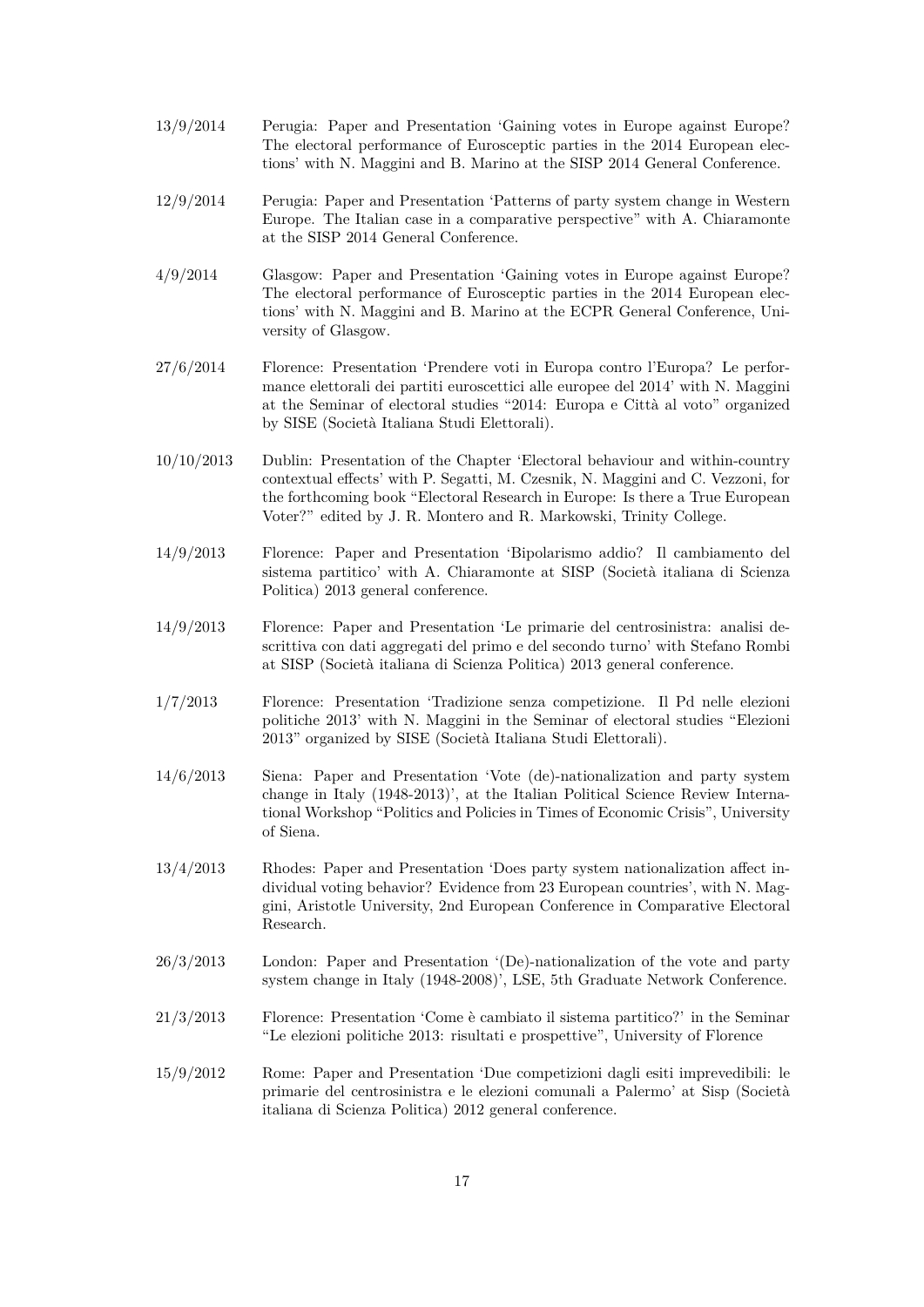- 13/9/2012 Rome: Panel Chair, Paper and Presentation '(De)-nazionalizzazione del voto e mutamento del sistema partitico italiano' with Alessandro Chiaramonte in the panel entitled "Elections, territory and de-nationalization of the vote" chaired by A. Chiaramonte e V. Emanuele at SISP (Società italiana di Scienza Politica) 2012 general conference.
- 3/7/2012 Florence: Presentation 'Tra frammentazione e personalizzazione: le elezioni comunali a Palermo' in the Seminar of electoral studies "Le amministrative 2012" organized by SISE (Società Italiana Studi Elettorali).
- 15/9/2011 Anacapri: Paper and Presentation 'Referendum' included in the project "Hyperpolitics" directed by Mauro Calise and Theodore Lowi.
- 9/9/2011 Palermo: Paper and Presentation 'Riscoprire il territorio: dimensione demografica dei comuni e comportamento elettorale in Italia' at SISP (Società italiana di Scienza Politica) 2011 general conference.
- 30/6/2011 Florence: With L. De Sio e A. Paparo, Presentation 'Elettori in movimento a Milano e a Napoli' in the Seminar on electoral studies "2011 - Elezioni amministrative e referendum popolari" organized by SISE (Società italiana studi elettorali).
- 16/11/2010 La Spezia: Speaker of the Report 'La Spezia per i giovani Formazione scolastica ed aspettative professionali - Indagine sugli Istituti secondari del Comune di La Spezia'.

## Visiting Abroad and Method Schools

| Jun-Jul $2017$ | Visiting researcher at the Department of Political Science and International<br>Relations at the Autonomous University of Madrid. Host and supervisor: Pro-<br>fessor José Ramón Montero (from June 1, 2017 to July 31, 2017).                         |
|----------------|--------------------------------------------------------------------------------------------------------------------------------------------------------------------------------------------------------------------------------------------------------|
| Feb 2012       | Local organizer of the TEV (True European Voter) Winter school in Rome on<br>'Methodological Issues in Comparative Electoral Analysis' (focused on Struc-<br>tural Equation Modeling) held by Prof. Cees van der Eijk (University of Not-<br>tingham). |
| Fall 2011      | European University Institute (EUI), Florence – Course on 'Introduction to<br>Quantitative Methods' held by Prof. Fabrizio Bernardi.                                                                                                                   |
| Sep 2011       | University of Naples, Anacapri, Course on 'Hyperpolitics', by Prof. Mauro<br>Calise (University of Naples).                                                                                                                                            |
| Jul 2011       | Oslo Summer school in Comparative Social Science Studies, course on 'Compar-<br>ative Democratic Institutions and Constitutional Engineering', held by Prof.<br>J. Huber (Columbia University, New York).                                              |
| Jul 2003       | Nottingham Trent University, English language course.                                                                                                                                                                                                  |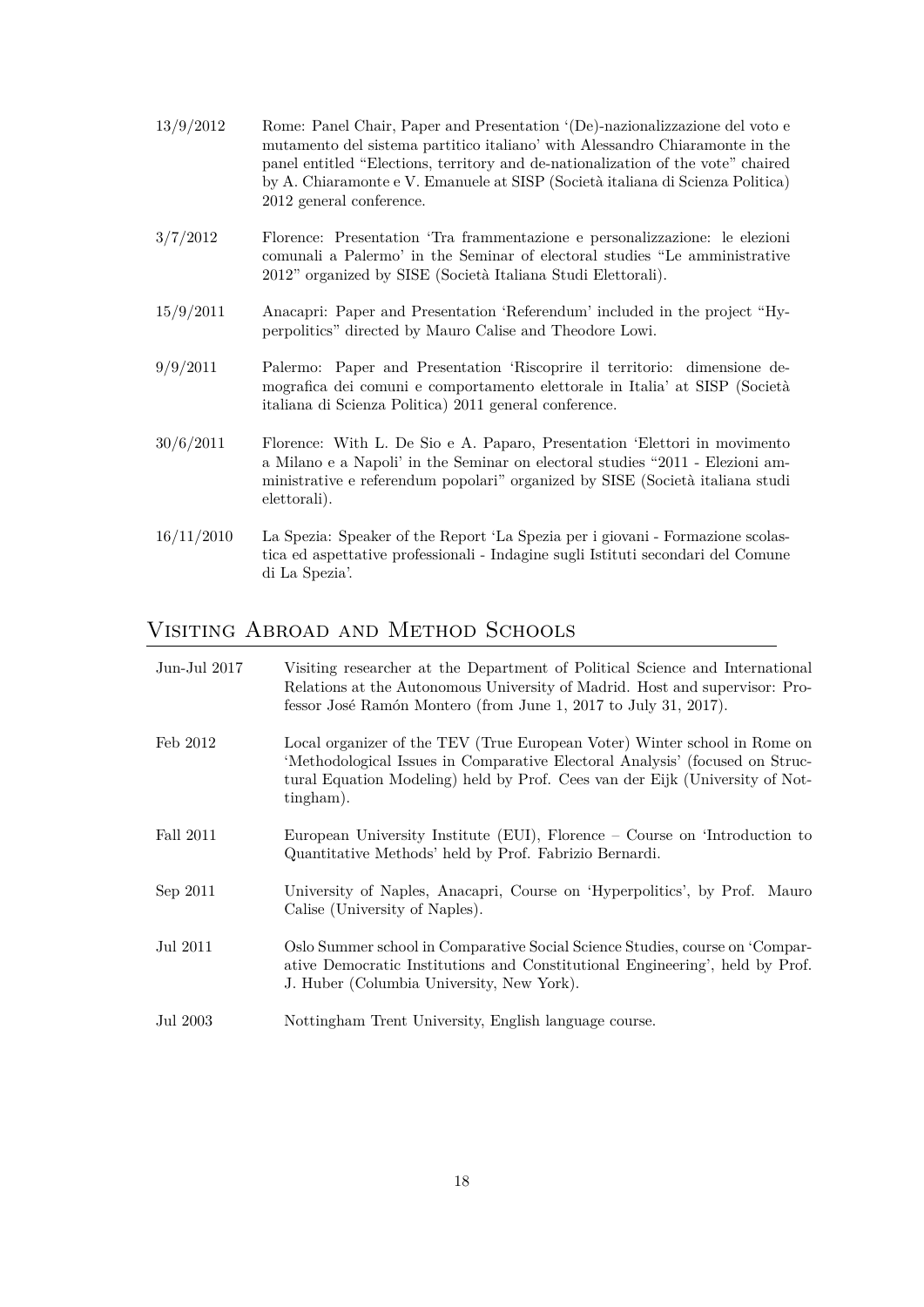# OTHER PROFESSIONAL ACTIVITIES

| 2016-2017 | Consultant for Quorum S.a.s. in the 'Decision Desk' for mayoral elections (11)<br>and 25 June 2017), and the Constitutional Referendum (4 December 2016). |
|-----------|-----------------------------------------------------------------------------------------------------------------------------------------------------------|
| 2011-2017 | Occasional collaboration with national and local newspapers and magazines<br>such as Il Sole24Ore, La Repubblica-Palermo and Il Sud.                      |
| 2010-2017 | Fondazione Etica, member of the editorial and author of several articles on<br>Italian politics                                                           |
| 2008      | Intern at Comune di Palermo – Press Office.                                                                                                               |

## **SKILLS**

### **Language**

| Mothertongue |
|--------------|
| Fluent       |
| Good         |
| Elementary   |
|              |

## **Computing**

| STATS:      | Stata                   |
|-------------|-------------------------|
| PUBLISHING: | <b>IAT<sub>F</sub>X</b> |
| OTHER:      | Office, OpenOffice      |

# POSSIBLE REFERENCES (IN ALPHABETICAL ORDER)

Prof. Alessandro Chiaramonte Professor of Elections and electoral systems University of Florence, Department of Political and Social Sciences Via delle Pandette 21 50127 - Florence (Italy) chiaramonte@unifi.it

Prof. Roberto D'Alimonte Professor of Italian Political System LUISS Guido Carli Founder of the Italian Center for Electoral Studies (CISE) Viale Romania 32 00197 - Rome (Italy) rdalimonte@luiss.it

Prof. Lorenzo De Sio Professor of Political Science LUISS Guido Carli, Department of Political Sciences Director of the Italian Center for Electoral Studies (CISE) Viale Romania 32 00197 - Rome (Italy) ldesio@luiss.it